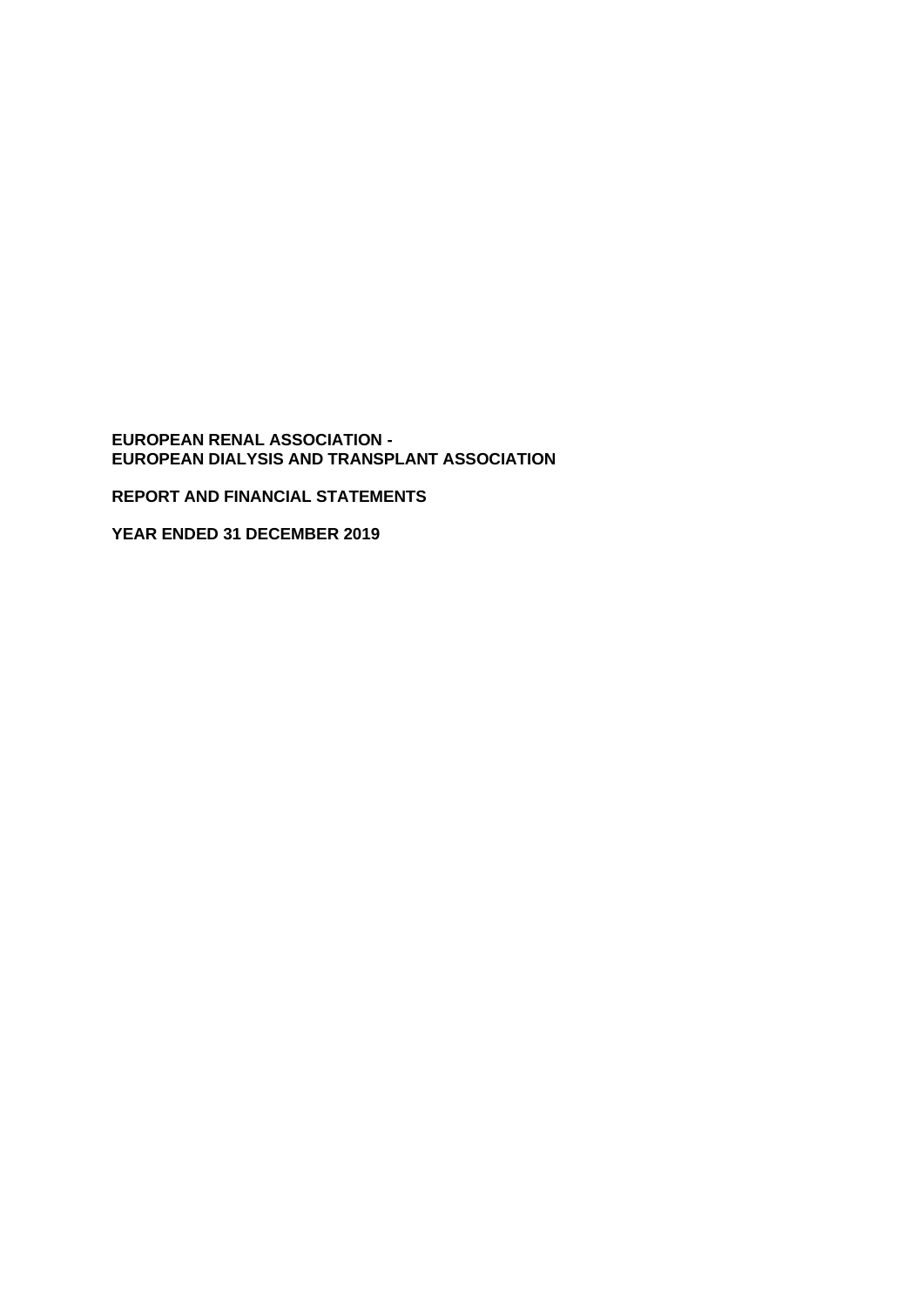#### **EUROPEAN RENAL ASSOCIATION - CONTENTS EUROPEAN DIALYSIS AND TRANSPLANT ASSOCIATION**

|                                                                       | Page      |
|-----------------------------------------------------------------------|-----------|
| <b>Reference and Administrative Details</b>                           | $1 - 2$   |
| <b>Report of the Council of Management</b>                            | $3 - 10$  |
| <b>Report of the Auditors</b>                                         | $11 - 13$ |
| <b>Consolidated and Association Statement of Financial Activities</b> | 14        |
| <b>Consolidated and Association Balance Sheets</b>                    | 15        |
| <b>Consolidated and Association Statement of Cash Flows</b>           | 16 & 17   |
| <b>Statement of Accounting Policies</b>                               | 18-21     |
| <b>Notes to the Financial Statements</b>                              | $22 - 30$ |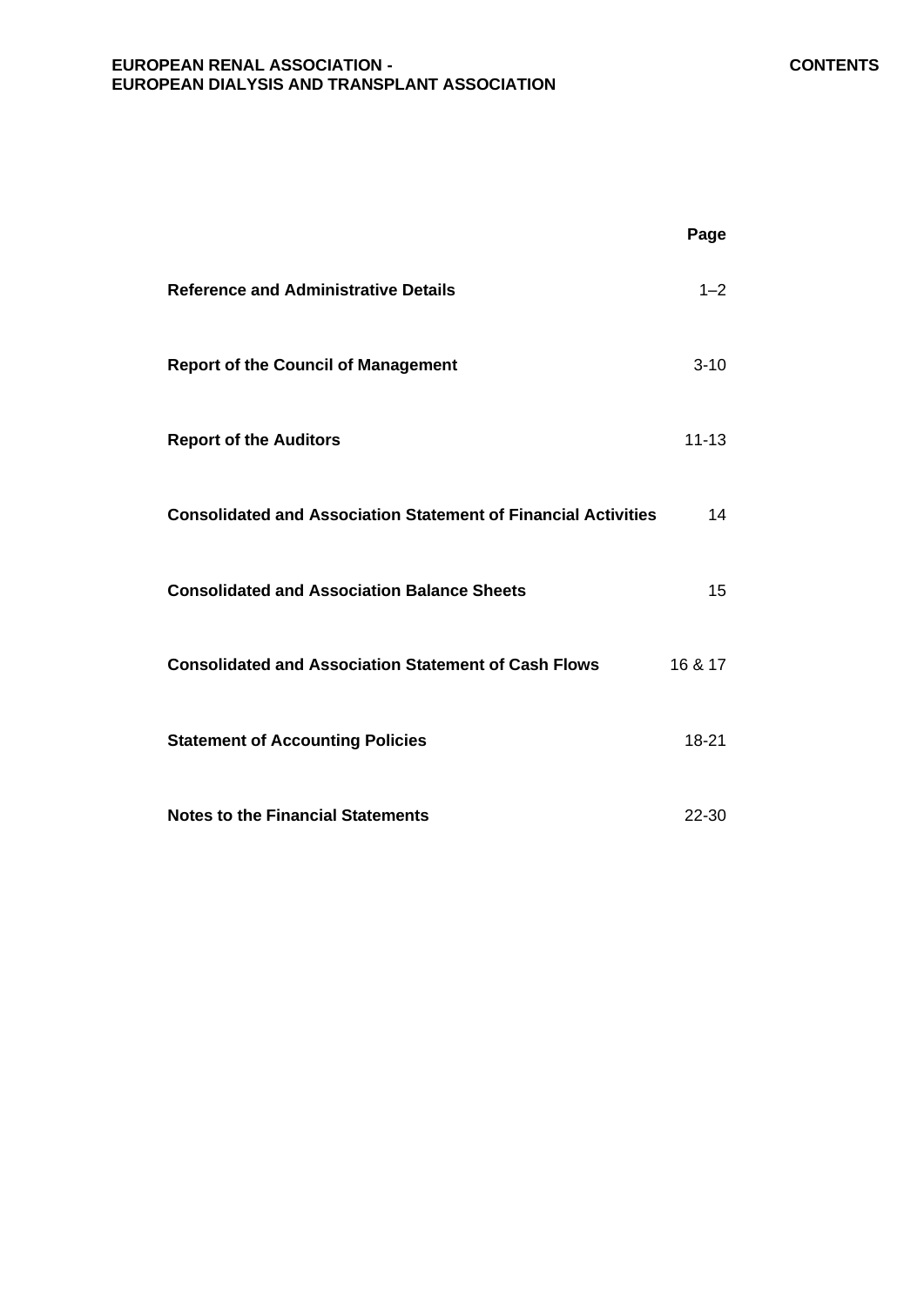#### **Status**

The following report and financial statements describe the combined affairs of the Association and its subsidiary companies consolidated together as a charitable group. A report and financial statements for the subsidiary companies are available separately.

#### **Council of Management**

a) Five ex-officio members, namely Prof. Carmine Zoccali\* (President) Prof. Ivan Rychlik\* (Secretary-Treasurer) Prof. Danilo Fliser\* (Chair of Administrative Offices) Prof. Denis Fouque\* (Editor-in-Chief of "Nephrology, Dialysis, Transplantation") Prof. Ziad Massy\* (Chair of the Registry) b) Eight ordinary members, namely: Prof. Petrus Johannes Blankestijn\* Prof. Annette Noemi Bruchfeld\* Prof. Giovambattista Capasso (term ended 15.06.2019) Prof. Mario Gennaro Cozzolino\* (term started 15.06.2019) Prof. Ronald Teunis Gansevoort\* (term started 15.06.2019) Prof. Dimitrios Goumenos\* Dr. Maria Jose Soler Romeo\* Prof. Goce Spasovski (term ended 15.06.2019) Dr. Kathryn Isabelle Stevens\* Prof. Christoph Wanner\* (\*in office at 31 December 2019)

#### **Executive Manager** Monica Fontana

#### **Auditors**

PKF Littlejohn LLP 15 Westferry Circus Canary Wharf London E14 4HD United Kingdom

**Registered Charity Number** 

1060134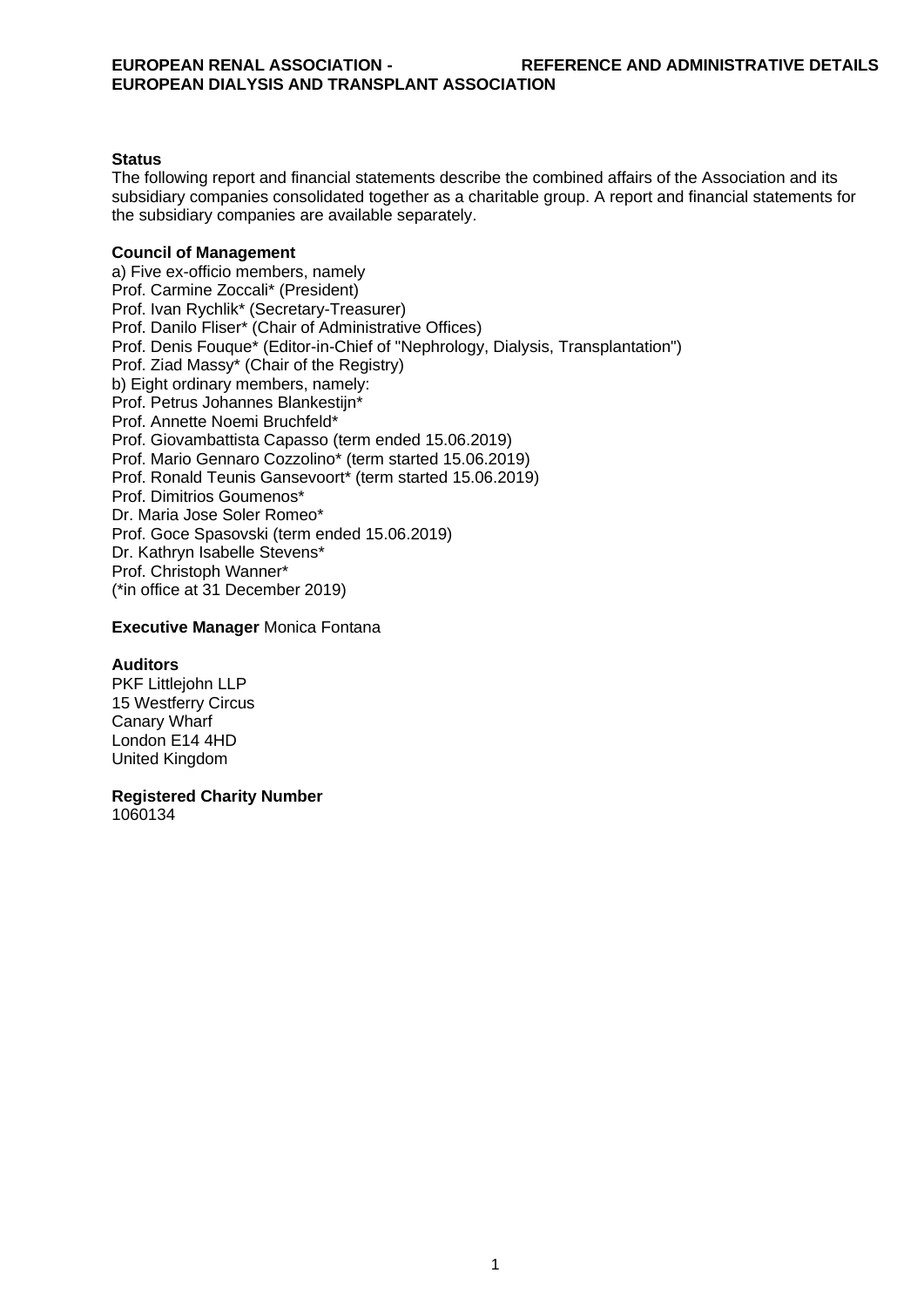| <b>Main Bankers &amp; Investment Advisors</b> | <b>HSBC UK Bank Plc</b><br>69, Pall Mall<br>St James<br>London SW1Y 5EY<br>United Kingdom |
|-----------------------------------------------|-------------------------------------------------------------------------------------------|
|                                               | <b>UBS AG</b><br>45, Bahnhofstrasse<br>CH-8098 Zurich<br>Switzerland                      |
|                                               | Azimut Capital Management<br>4, Via Cusani<br>20121 Milano<br>Italy                       |
|                                               | Credit Agricole Cariparma<br>Piazzale Barbieri 29/A<br>43125 Parma<br>Italy               |
| <b>Principal Office</b>                       | 15 Westferry Circus, Canary Wharf<br>London E14 4HD<br>United Kingdom                     |
| <b>Operative Headquarters</b>                 | Via XXIV Maggio, 38<br>43123 Parma<br>Italy                                               |
| <b>Solicitors</b>                             | Russell-Cooke<br>2 Putney Hill<br>London SW15 6AB<br>United Kingdom                       |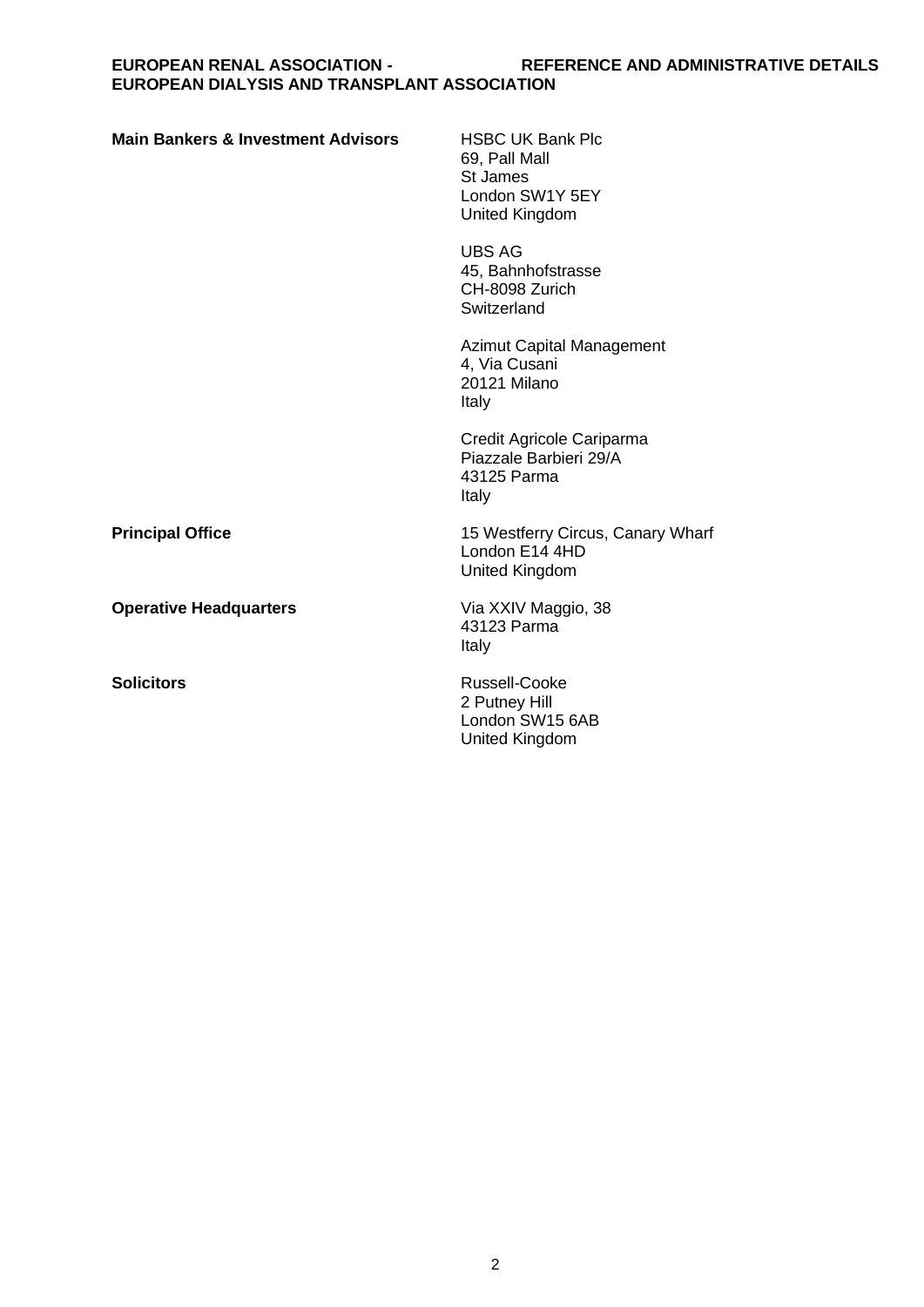#### **EUROPEAN RENAL ASSOCIATION - REPORT OF THE COUNCIL OF MANAGEMENT EUROPEAN DIALYSIS AND TRANSPLANT ASSOCIATION**

The members of the Council have pleasure in presenting their report, together with the audited financial statements for the year ended 31<sup>st</sup> December 2019.

#### **Structure, Governance and Management**

European Renal Association – European Dialysis and Transplant Association is an unincorporated association which was registered with the Charity Commissioners on the 14th January 1997 under number 1060134.

The governing instrument is the Charity's Constitution, which was adopted on the 20th June 1996, and the last modification was made on 26<sup>th</sup> May 2018.

The administration of the Association as determined by the Constitution is carried out by:

- a) The General Assembly
- b) The Council
- c) The President of the Association
- d) The Secretary-Treasurer
- e) The Chair of Administrative Offices

#### *Election of Council Members*

Ordinary members of the Council are elected by the General Assembly. The candidates must be full members and supported by two other full members. The term of the ordinary council members is three years but no more than three ordinary Council members may change each year. Therefore, if more than three members end their term of office at the same time, the members necessary to satisfy this requirement will remain in office for one more year. The decision as to who will continue will be made by lot or by secret ballot by the Council members. An ordinary member at the expiry of his/her period of office will be ineligible for re-election as an ordinary member of the Council for a period of three years. There are eight ordinary council members.

Ex-officio members of the Council are nominated one year in advance by the Council and must then be elected by the General Assembly. They must be full members and also be supported by two other full members, furthermore the candidates must have at least five years seniority in the Association. There are five ex-officio members:

1) The President of the Association is appointed for a period of three consecutive years and cannot be reelected. He or she can only be appointed if he or she was elected as an ordinary council member.

2) The Secretary-Treasurer is appointed for a period of three years and may be re-elected for a further period not exceeding three years, except in the special circumstance described below.

3) The Chair of Administrative Offices is appointed for three years and may be re-elected for a further period not exceeding three years, except in the special circumstance described below.

4) The Editor in Chief of the official ERA-EDTA Journal (Nephrology Dialysis Transplantation – NDT) is appointed for three years and may be re-elected for a further period not exceeding three years.

5) The Chair of the Registry is appointed for three years and may be re-elected for a further period not exceeding three years.

No more than one of the following *ex-officio* members can end their term at the same time: the Secretary-Treasurer and the Chair of Administrative Offices; unless one of these *ex-officio* members will remain on the Council as a result of being elected for another of the *ex-officio* posts. Therefore, if one of these *exofficio* members end their term of office at the same time and is not elected for another of the *ex-officio*  posts, the *ex-officio* member necessary to satisfy this requirement will remain for one more year. The decision as to who will continue will be taken by the Council upon proposal by the President.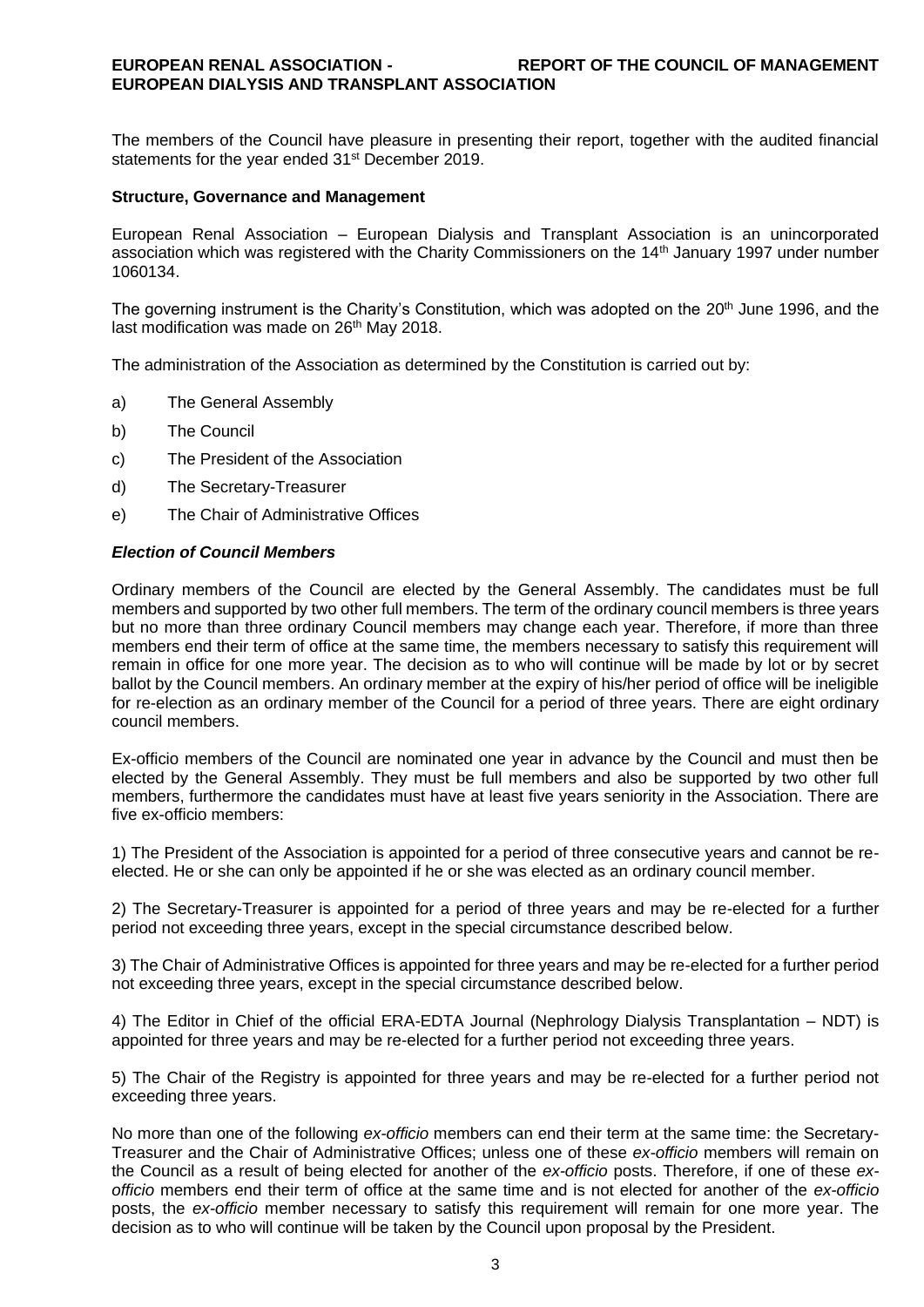#### **EUROPEAN RENAL ASSOCIATION - REPORT OF THE COUNCIL OF MANAGEMENT EUROPEAN DIALYSIS AND TRANSPLANT ASSOCIATION**

#### **Structure, Governance and Management (continued)**

The total number, at all times, of Council members is thirteen; there cannot be more than two people in the Council with the same nationality.

The Association is represented by its President, or by the Secretary-Treasurer, or by the Chair of Administrative Offices; in this last case, he/she must be accompanied by any other member of the Council.

Members of the Association are Honorary members, Senior members, Full members, Associate members and Congress members.

The General Assembly is the supreme authority of the Association. The meetings of the General Assembly can be ordinary or extraordinary.

#### **Induction and Training of Council Members**

It is not a requirement that newly elected Council members be trained. All newly elected Council members received a copy of the Constitution and Council Regulations which they are asked to read carefully.

#### *Council of Management's Aims, Objectives and Responsibilities*

The Council meets on average three to four times a year, plus there are other informal meetings as required.

The Council is the executive body of the Association and in furtherance of the objects of the Association the Council may execute powers to:

- a) Raise funds
- b) Buy, take on, lease or exchange any property
- c) Subject to consent, sell, lease or dispose of all or any part of the property of the Association
- d) Subject to consent, borrow and charge all or any part of the property of the Association
- e) Employ and dismiss staff
- f) Co-operate with other charities
- g) Support any charitable trusts
- h) Incorporate a subsidiary company
- i) Do all such other lawful things to achieve the objectives of the Association.

Charity law requires the Trustees to prepare financial statements for each financial year which give a true and fair view of the state of affairs of the Charity and of its financial activities for that period. In preparing those financial statements, the Trustees are required to:

- a) Select suitable accounting policies and then apply them consistently
- b) Make judgements and estimates that are reasonable and prudent
- c) State whether the policies adopted are in accordance with the Statement of Recommended Practice for Charities, and with applicable accounting standards, subject to any material departures disclosed and explained in the financial statements
- d) Prepare the financial statements on the going concern basis, unless it is inappropriate to assume that the Charity will continue in business.

The Trustees are responsible for keeping proper accounting records which disclose with reasonable accuracy at any time the financial position of the Charity, and enable them to ensure that the financial statements comply with relevant legislation. They are also responsible for safeguarding the assets of the Charity, and hence for taking reasonable steps for the prevention and detection of fraud or other irregularities.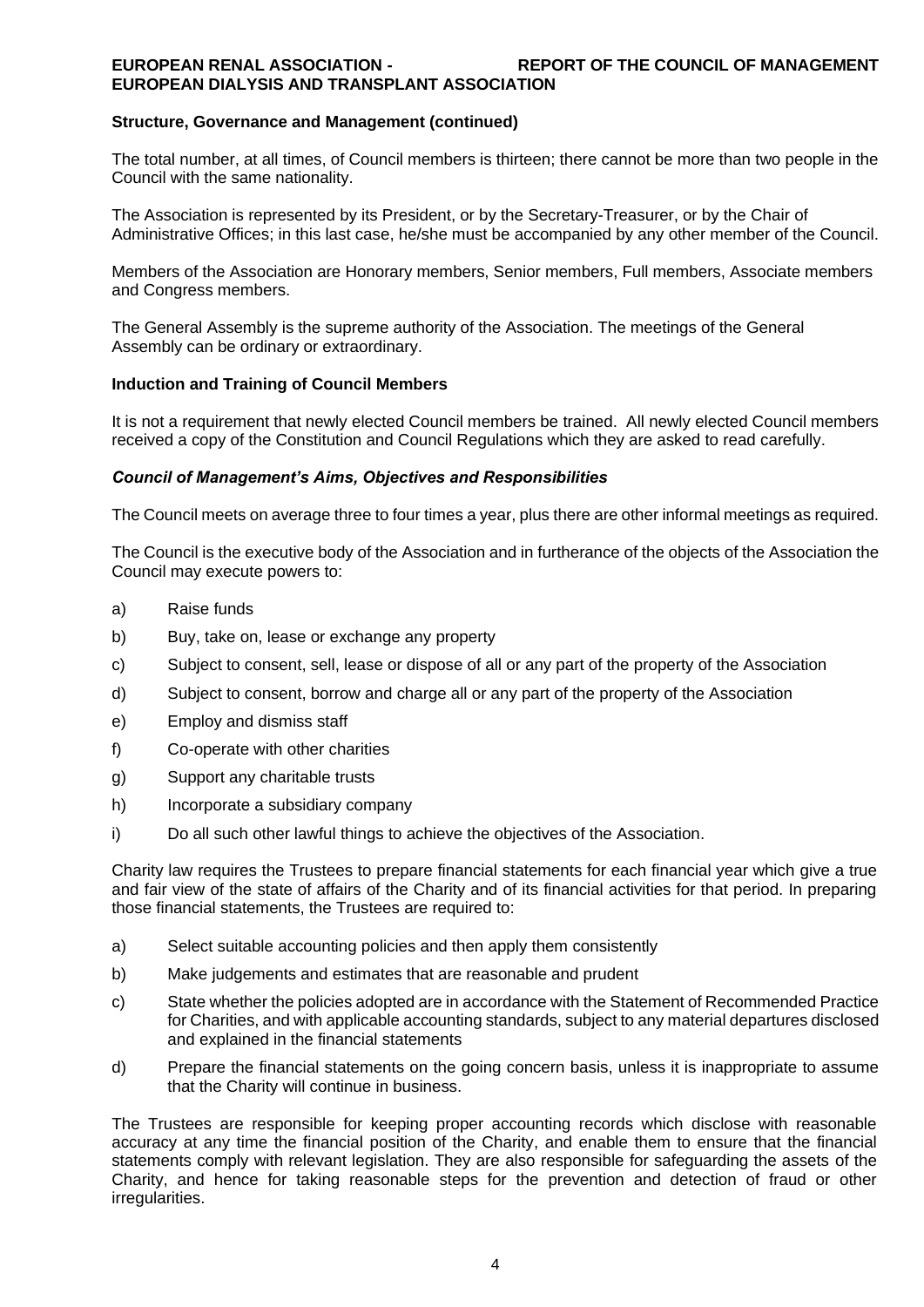#### **Structure, Governance and Management (continued)**

#### *Decision making and the relationship between offices*

Overall it is the General Assembly that is the supreme authority of the Association. The General Assembly can be ordinary and would be held at the time and place of the annual congress, or the General Assembly can be extraordinary, and summoned in special circumstances. The Council however is the executive body of the Association and acts on its behalf. The group has offices in various European countries, these offices are simply executive and not decisional, in fact staff follows the instructions outlined and decided by the Council.

#### *Foreign Currencies*

The activities of the Association are transacted in various foreign currencies, the primary currency being Euros. The financial statements of the Association are therefore translated into Euros where appropriate.

#### *Subsidiary Trading Companies*

The Association has a trading subsidiary company, ERA Eurocongress Limited, a company registered in England and Wales number 03431245. The company's primary activity is to sell exhibition space, industry symposia, advertising and other services to companies mainly in conjunction with congresses arranged by the Association. ERA Eurocongress Limited received, as a donation, on 4<sup>th</sup> April 2016 Euromeetings Srl, a small limited Italian company.

#### **Objectives & Activities**

The main purpose of the Association is the advancement of medical knowledge for professionals by promoting scientific and clinical advances in the field of nephrology, dialysis, renal transplantation, hypertension and related subjects and consequently is for the benefit of the patients and thus the public. The Association achieves its objectives by publishing medical journals (*Nephrology Dialysis Transplantation*  and *Clinical Kidney Journal*, both published by Oxford Univ. Press), holding annual congresses and, starting 2019, scientific/educational meetings, producing epidemiological data for research in the field of interest of the Association through the ERA-EDTA Registry, organising continuing medical educational courses, supporting fellowships and grants for young people, supporting scientific research for important scientific clinical trials that could bring extreme benefit to nephrology patients, but also supporting specific working groups and committees that engage both in research projects as well as in educational courses, producing guidelines for clinical practice through ERBP (European Renal Best Practice), disseminating educational material through it congresses/meetings and courses (webcasts and webinars) and co-operating with other scientific organisations to reach the objectives outlined above.

In particular, in 2019, the Council, with the essential contribution of the Association's lawyers, decided to draft a new Constitution which was presented and approved for the 1<sup>st</sup> time, by the General Assembly (according to the current Constitution it needs to be approved a 2nd time to be effective): this new Constitution is totally compliant with all current Charity laws and more effective for the current needs of the Association. The Association also optimized it accountancy system by outsourcing it to professionals: the result is an immediate savings for the Charity, while having an excellent and professional service.

Our journal CKJ successfully obtained its first Impact Factor (IF) of 2.975. This is a measure reflecting the yearly average number of citations to recent articles published in that journal. It is used to measure the importance or rank of a journal by calculating the times the articles are cited. Both our journals (NDT and CKJ) are circulated to our members but also to a number of libraries/institutes/universities in developing countries (approx.1,300 subscriptions).

Research is a very important factor in our Association and the Council decided to become a member of the *BioMedical Alliance in Europe*: together with more than 33 other medical Societies we will have a chance to make the voice of nephrology heard in Europe especially concerning research, but also education. In fact, some of our key trustees are involved in special task forces: one related to CME (Continuous Medical Education) activity in Europe the other one related to clinical trials.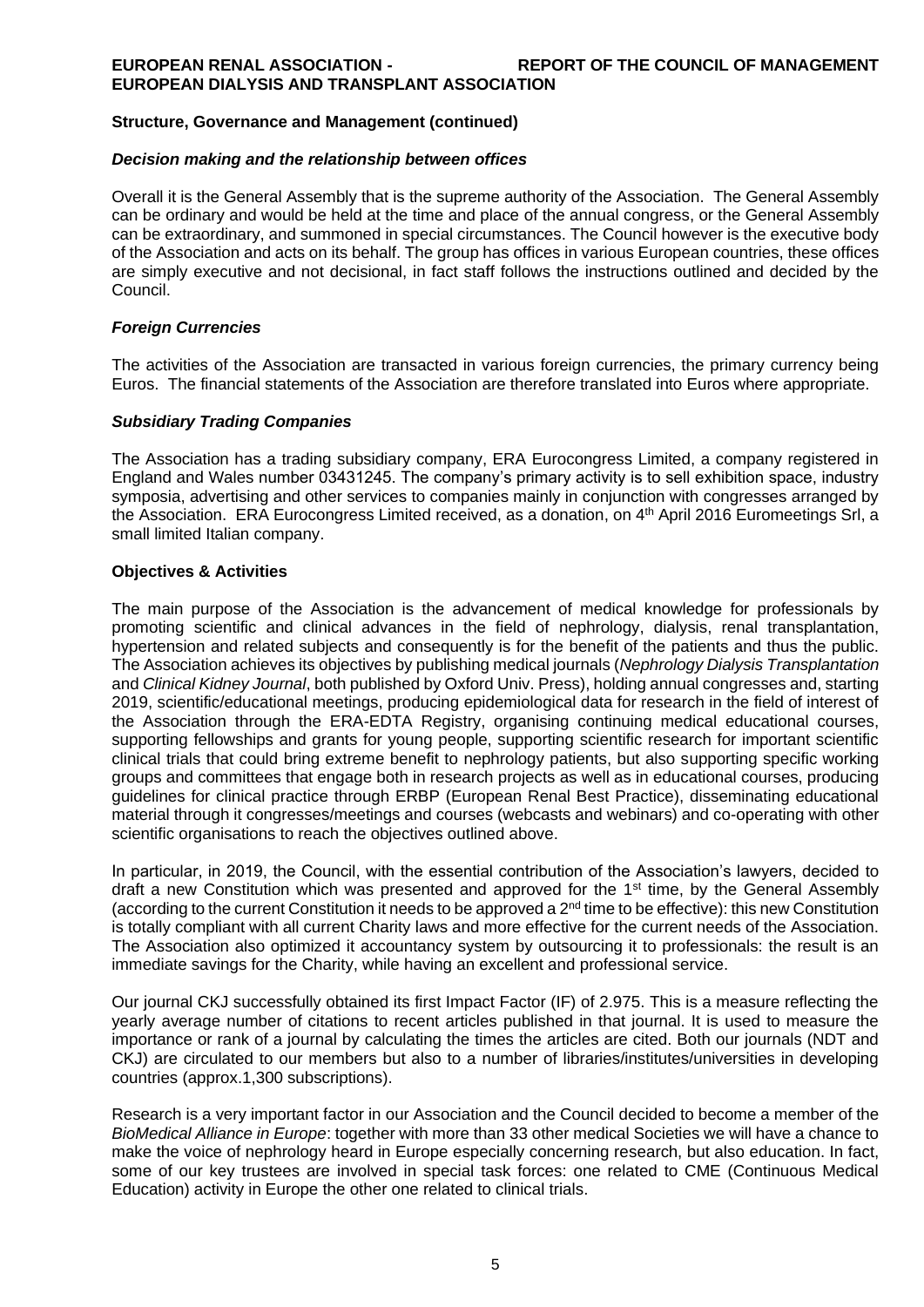#### **Objectives & Activities (continued)**

Still in 2019 a new initiative was launched, the SEID (Scientific and Educational Interaction Day): a competitive call for the programme was made among all ERA-EDTA Committees and Working Groups and an exciting programme was created after a careful evaluation by the SAB (Scientific Advisory Board), furthermore important brainstorming sessions were held among the various ERA-EDTA Committees and Working Groups to encourage common projects and optimize efforts both for scientific as well as educational proposals. The meeting was attended by approx. 200 participants and the live streaming of the sessions was seen by approx. 1,200 users.

Starting from 2019, to enhance integration of the ERA-EDTA activities and to optimize the investment in research by the Association, the ERA-EDTA decided to assign Long Term Research Fellowships to support research proposals by the ERA-EDTA committees, with the aim to simultaneously finance the worthy ERA-EDTA committee's projects and to favour young researchers' growth: after an open call for proposals and a careful evaluation by the SAB, in 2019, 4 collaborative projects among some of our Working Groups were granted with a 1-year Long Term Fellowship each.

The aim of both SEID and this new kind of fellowship programme is to allow the Association's internal bodies to propose and support, with the help of volunteers, important projects of high quality that then could be submitted to the EU for European funding. The final aim of these projects is to benefit the patient outcomes with regard to survival as well as quality of life. Two projects have been submitted for evaluation by the EU for funding (one promoted by our NPPC Committee – Nephrology and Public Policy Committee – on big data and another one regarding the "Kidney & Brain Axis") hopefully in 2020 the projects will be successful.

Finally, ERA-EDTA launched its new web-site in June of 2019 in order to modernize it look but also so that it can be more efficient in the delivery of its message and educational offers: the aim is to make it "simple and easy" for our users. Another aim of the new website is to gather all the other websites of the Association's activities, in particular the ERA-EDTA Registry and ERBP under one single website thus optimizing the services we give to the nephrology community. Furthermore, the ENP (European Nephrology Portal) initiative was also included in the new website thus closing the specific website. This means that all the e-materials and webcasts of our annual Congress, webinars, our electronic educational Journal NDT-Educational as well as a new initiative, the "Daily Dialogue" where experts in different topics address daily practice clinical issues in open discussions, can be found in one place. During 2019 the ERA-EDTA Website had more than 400,000-page views by 92,000 users from all over the world.

To implement the educational portfolio a new series of educational courses were created and they were presented for the first time at the 2019 Congress in Budapest: the CEPD Courses (Continuing Education and Professional Development Course) hosted key speakers in the field to present thirteen different hot topics of educational areas in nephrology going from more general topics such as renal transplantation or basic & translational nephrology to more specific topics such as a nephron-pathology course. Approx. 3,300 specialists attended these courses.

ERA-EDTA fully supports the ERA-EDTA Registry that collects data from various Dialysis Centres in Europe to produce epidemiological studies. It is extremely active in training fellows at the institute at the ERA-EDTA Registry Clinical Epidemiology Learning and Research Centre, it publishes many papers in peer review medical journals (24 in 2019) and organizes special CME courses in epidemiology fully supported by the Association (in 2019 one was organized in Mombasa, Kenya). It also produced extremely relevant statistical annual reports that are freely accessible. ERA-EDTA finally supports the ESPN/ERA-EDTA Registry which is one of the most comprehensive paediatric nephrology databases worldwide and allows for many important publications.

In the medical field there is always a great need for guidelines that are as unbiased as possible and based on good clinical evidence and free from influence by industry. The Society has invested funds and efforts to create an evidence-based team that supports our guideline body, ERBP – European Renal Best Practice – which is totally funded by the Society. The prime mission of ERBP is to improve the lives of people with kidney disease in a sustainable way, by communicating knowledge in a format that stimulates its use in clinical practice in Europe. In 2019, ERBP published a very important clinical guideline on peri- and postoperative care of arteriovenous fistulas and grafts for haemodialysis in adults which has been translated in various languages.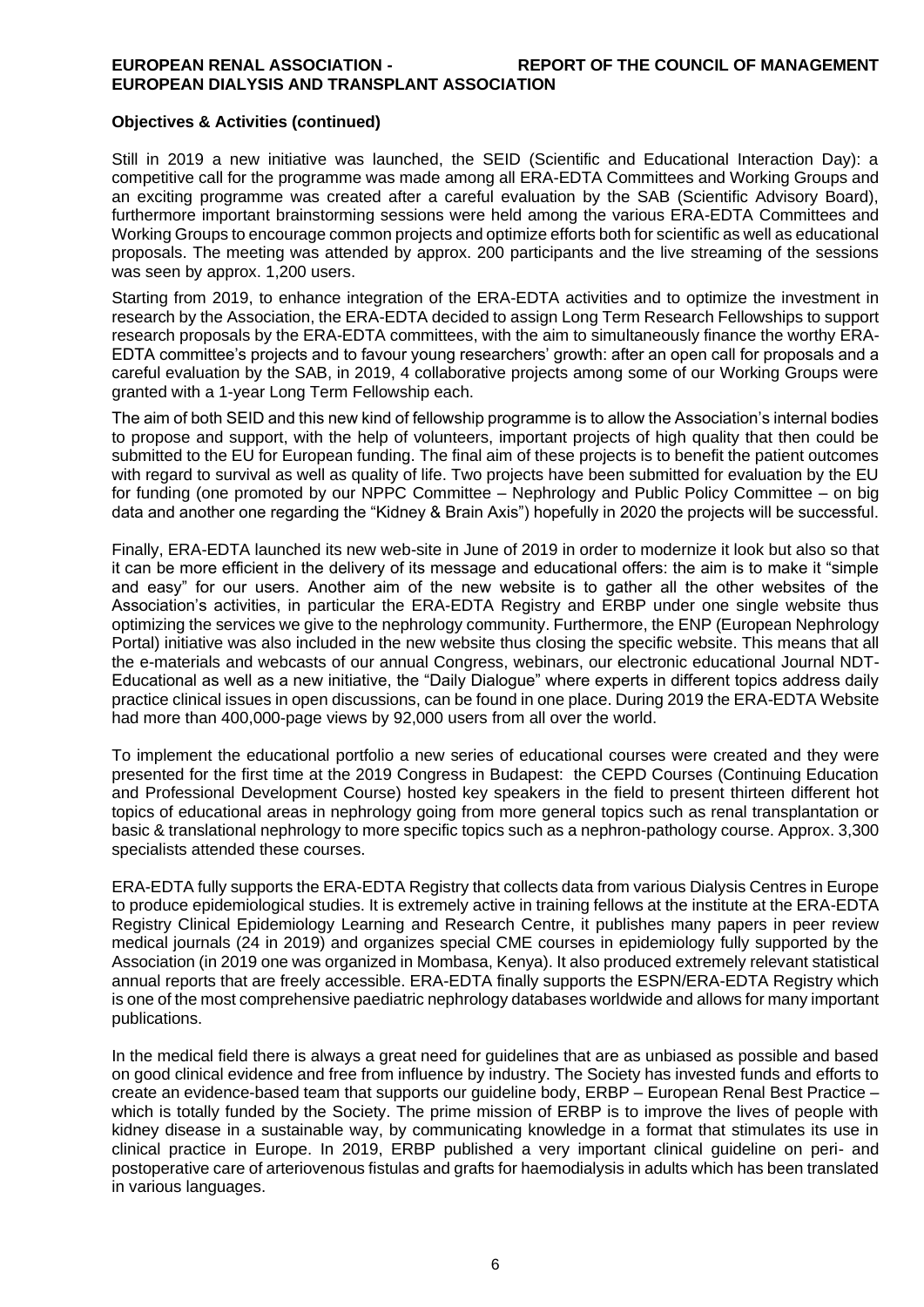#### **EUROPEAN RENAL ASSOCIATION - REPORT OF THE COUNCIL OF MANAGEMENT EUROPEAN DIALYSIS AND TRANSPLANT ASSOCIATION**

#### **Objectives & Activities (continued)**

Also, creating awareness is essential and, again, also for this reason ERA-EDTA is part of an Alliance, together with the European Dialysis nurses' association, the patient's association and the Dutch Kidney Foundation (EKHA – European Kidney Health Alliance). In 2019 EKHA became a Belgian NGO thus receiving an official legal status enabling for example the Alliance to also actively submit projects for EU funding.

In 2019 a very successful meeting was held in Brussels based on Recommendations produced by EKHA in 2016. The 2019 theme was again focused on Organ Donation and Transplantation in Europe. In 2019 EKHA led a European Commission Thematic Network on Improving Organ Donation and Transplantation in the EU on DG SANTE's Health Policy Platform, furthermore a Joint Statement on Improving Organ Donation and Transplantation in the EU was circulated and co-signed by 54 organizations and 19 Members of the European Parliament. In 2019 EKHA contributed to two articles that were peer reviewed and accepted for publication in NDT.

In 2019 we opened our Congress attendance to patients who can now receive, first hand, the latest updates in the scientific field related to their pathology. Attendance for patients is completely free of charge (also attendance for medical students is free of charge).

For a full and detailed outline of the various activities of the Association performed in 2019 please go to our web-site (www.era-edta.org) to view the 2019 Annual Report.

We have referred to the guidance contained in the Charity Commissions' general guidance on public benefit when reviewing our aims and objectives and in planning our future activities.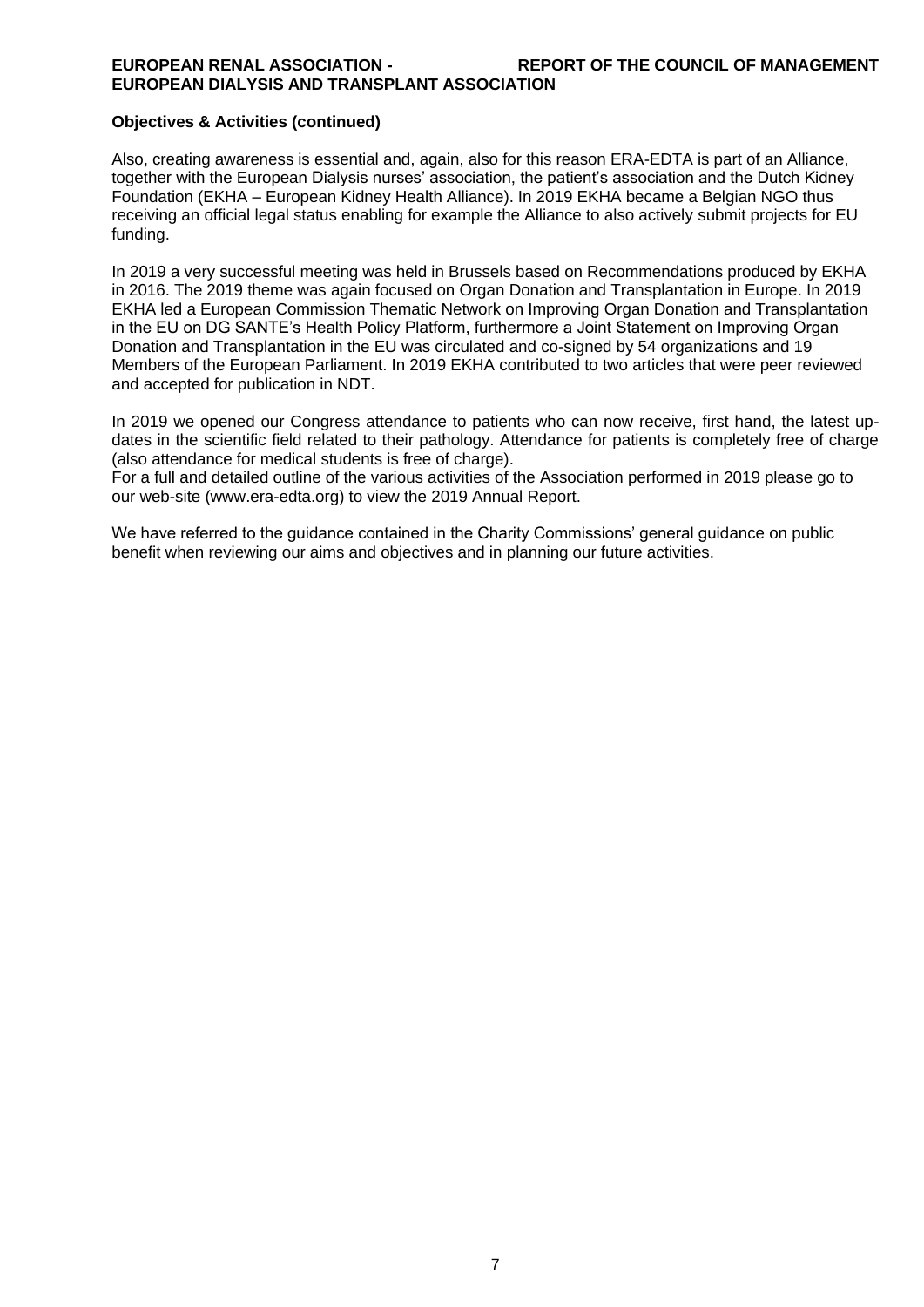#### **Financial Review**

The net movement in group funds as shown by the Statement of Financial Activities on page 14 shows a surplus of €729,159 (2018: €1,280,840).

The Group's principal funding sources are membership fees, congress memberships, congress exhibitions, various sponsorships mainly linked to the annual congress, unrestricted grants as well as the NDT and CKJ Journals. It is from these incoming resources that the Group is able to achieve and continue to support its main objectives

#### **Investment Policy & Performance**

The day to day management of the Association's investment funds are delegated to professional investment managers. The Council of Management's Investment policy is to preserve the capital to further the Association's educational and scientific activities investing a part of it in low / medium risk investments.

The Association's views concerning investments are that any financial investment made should not cause a conflict of interest in the ethical or scientific aims of the Association.

Assets are managed by Azimut.

Movements on investments for the year are disclosed at note 8 to the financial statements.

#### **Reserves Policy**

The Council of Management's policy on reserves is to accumulate surplus funds sufficient to sustain all the activities of the Association for at least a year in the event of some natural or political catastrophe resulting in the cancellation of the annual congress and therefore the loss of the major source of income for the Association. The reserves target is €6m and at the year end the group held accumulated unrestricted funds of €8,256,657 (2018: €7,257,498).

In accordance with the constitution, the charity holds a 'Reserve Fund' within its reserves which comprises the total market value of investments held at 31 December 2019 of €2,668,278, (2018 €655,008) together with cash funds of €Nil, (2018 €Nil); totalling €2,668,27 (2018 €655,008) which is below the 'Reserve Fund Maximum Amount' of €6,000,000 allowed by the constitution.

#### **Fundraising Policy**

We are not currently engaging in any fundraising activity.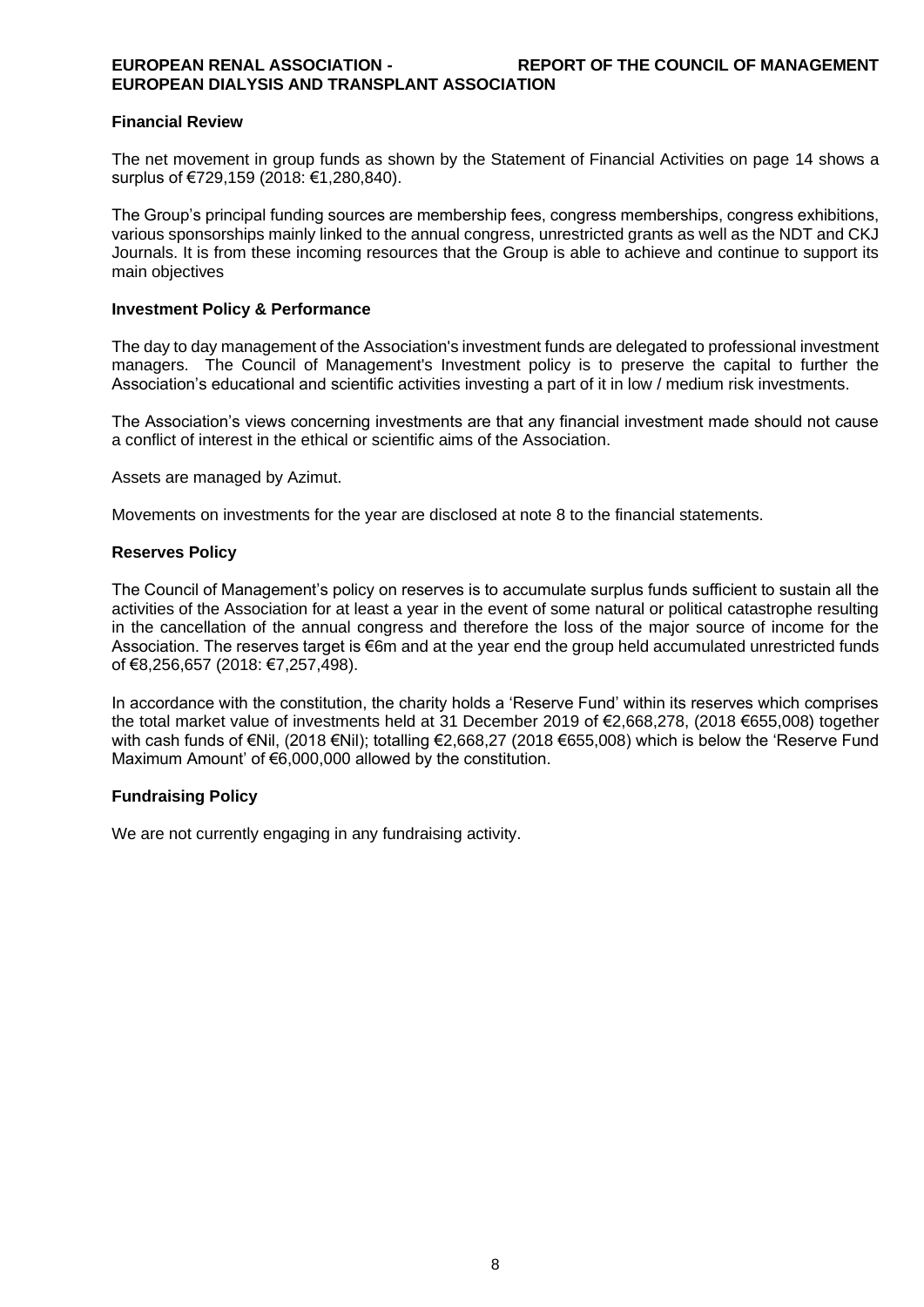#### **EUROPEAN RENAL ASSOCIATION - REPORT OF THE COUNCIL OF MANAGEMENT EUROPEAN DIALYSIS AND TRANSPLANT ASSOCIATION**

#### **Risk Management Policy**

The Council of Management has examined the principal areas of the Association's activities and considered the major risks faced in each of these areas. In the opinion of the Council of Management the Association has reviewed systems which under normal circumstances should allow these risks to be mitigated to an acceptable level in its day to day operations.

The Council of Management has identified a number of risks and as a consequence has introduced the following Risk Management Policy:

#### *Congresses*

#### a) **Reduction in Attendance**

The financial viability of a congress is dependent on the number of registered congress members that attend. Circumstances out of the control of the Association may arise which significantly reduces the number of congress members attending the annual congress. To restrict the financial loss which would ensue, ERA-EDTA and ERA Eurocongress has in place a contract with congress venues and associated suppliers which allows for a reduction in the rental space, temporary staff, and catering, without incurring any penalty.

ERA-EDTA has the power to negotiate the variable costs in order to reduce considerably the penalty fees; in the meantime, an appropriate congress insurance has been put in place to cover a reduction in attendance and therefore a contraction in congress membership revenues.

#### b) **Congress Cancellation**

Acts of terrorism or political instability may result in the cancellation of a congress. To limit the consequences of this a 'force majeure clause' (which includes acts of terrorism) is included in contracts with all suppliers to avoid the payment of penalties in case there is a need to cancel the annual congress for such reasons. As payments are made over a long period of time and as political instability is difficult to predict, appropriate insurance coverage has been obtained.

#### c) **Personal Safety**

Contracts with congress centres and commercial exhibitors who construct exhibition stands or subcontract such work to be undertaken must provide evidence of adequate insurance cover for any personal injury which may arise as a result of accidents occurring to any congress members, speakers, or temporary staff. ERA-EDTA has a specific insurance to cover any liability against third parties.

#### *Employees*

- a) Staff employed by the Association and Euromeetings Srl are issued with appropriate contracts which meet all legal requirements of the countries where such staff are employed.
- b) Obligatory insurance is included in contracts in all the countries where ERA-EDTA staff are employed. Additional insurance is available for employees who are required to travel as a consequence of their employment.

#### *Financial Risks*

Investment Managers are instructed not to invest in high risk funds and additionally are required to regularly review the investment portfolio and provide a written report to the Council of the Association.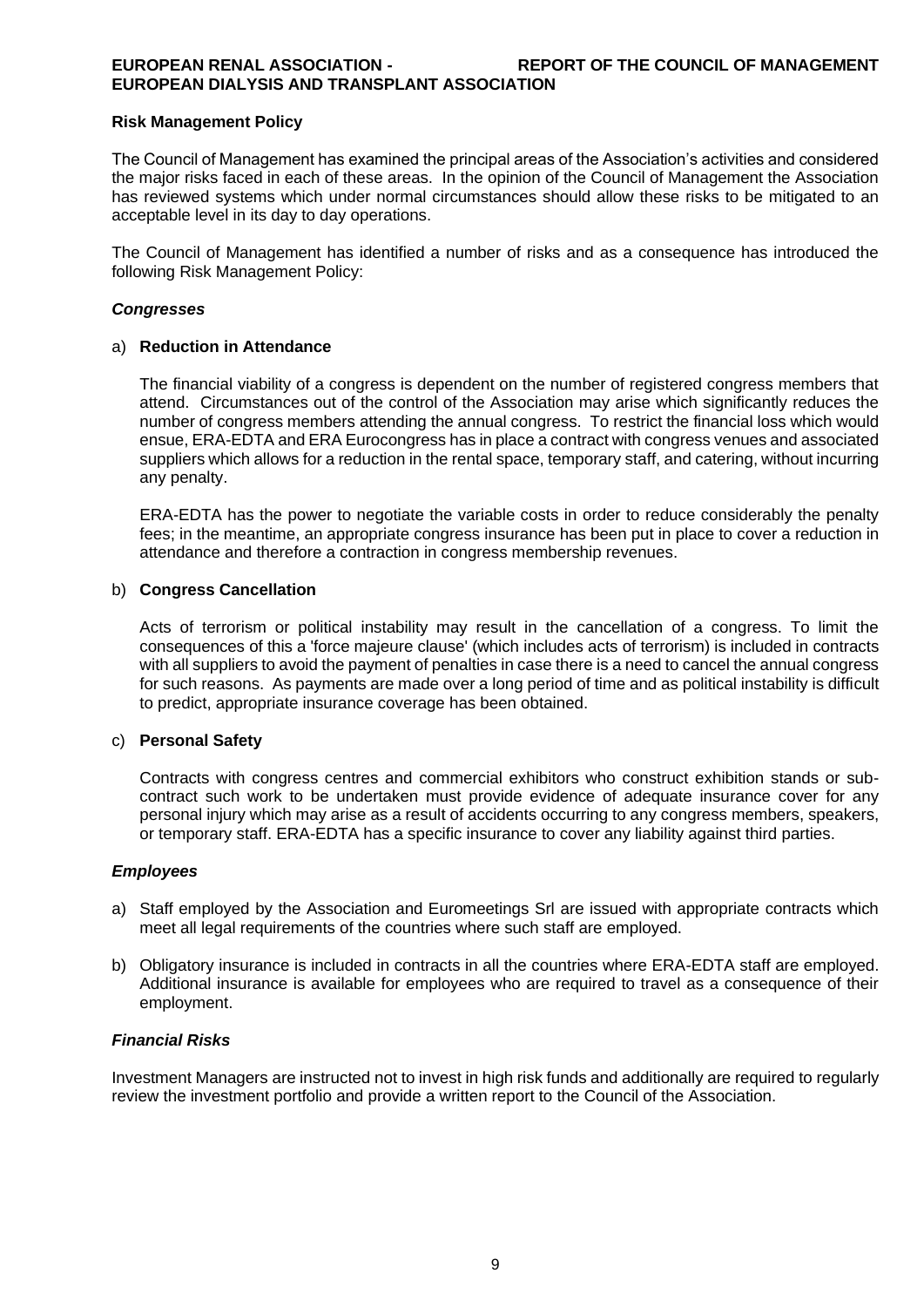#### **Risk Management Policy (continued)**

#### *Records of the Association*

#### a) **Electronic Files**

Files held electronically are copied on a regular basis, such that information is held in at least two separate centres.

#### b) **Paper Files**

Important paper files are held in the administration offices of the Association.

#### c) **Confidentiality**

Electronic data held by the Association is not disclosed to third parties without the permission of the Member providing the data.

#### d) **Virus and firewall Protection**

All computers used by the Association are checked at intervals with the most up to date firewall and anti-virus software.

#### **COVID-19 Pandemic**

The COVID-19 pandemic presents a number of key risks to the operations of ERA-EDTA and its trading subsidiary ERA-Eurocongress.

The travel bans in place have meant that Congress 2020 which was due to take place in Milan is now going ahead as a fully virtual Congress. Staff are able to work remotely and records and systems needed to ensure the business continues are in place. Congress 2021 is planned to go ahead in Berlin and Congress 2022 in Paris. Whilst there is expected to be an impact on subscriptions and memberships, this is not anticipated to be significant based on current assessments.

Management and the Trustees are regularly reviewing the financial impact of the COVID-19 pandemic and taking appropriate actions to mitigate the risks arising, to ensure the business can continue to grow and thrive.

#### **Future plans and activities**

One of the most important aims of the Association is to provide excellent education and science to professionals working in the field of nephrology with the final aim of benefitting the patient, this is even more important in challenging times: the ERA-EDTA in view of the Covid-19 virus epidemic decided to not cancel its annual congress but to make it a purely virtual one thus allowing all the participants to still take advantage the content of the congress in a safe environment.

Another key element is the optimization of the Charity resources, the Council is very attentive to this governance aspect of the Association and continuous improvements and measurement are being put in place to make sure that the best cost/effectiveness is reached so that more funds can be used for special new initiatives, like educational webinars supported by our working groups and committees.

#### **By Order of the Council**

**……………………………………**(Secretary-Treasurer) Date: **……………………………**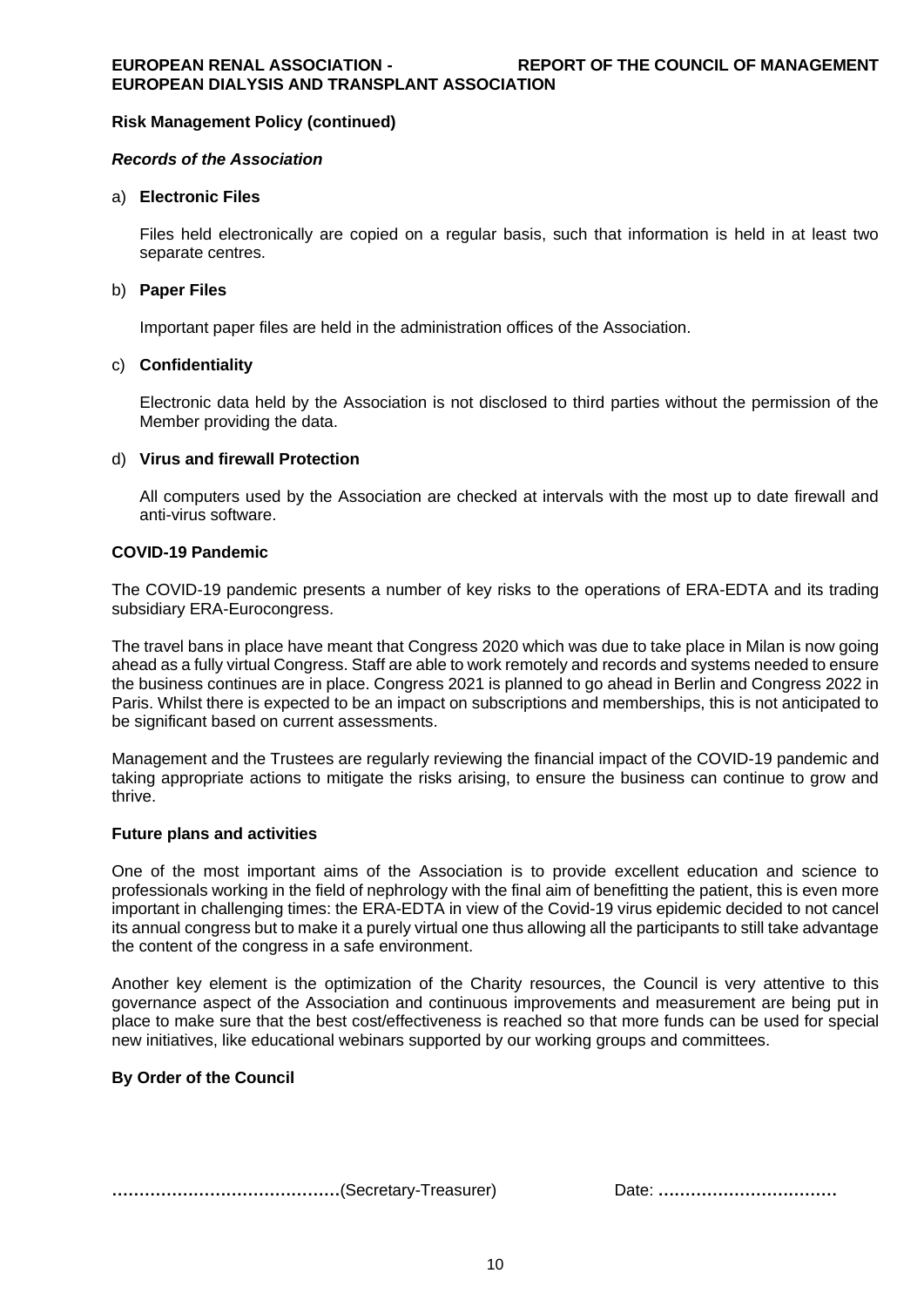### **Opinion**

We have audited the financial statements of European Renal Association – European Dialysis and Transplant Association (the 'parent charity') and its subsidiaries (the 'group') for the year ended 31 December 2019 which comprise the Consolidated and Parent Charity Statements of Financial Activities, the Consolidated and Parent Charity Balance Sheets, the Consolidated and Parent Charity Cash Flow Statements and notes to the financial statements, including a summary of significant accounting policies. The financial reporting framework that has been applied in their preparation is applicable law and United Kingdom Accounting Standards, including Financial Reporting Standard 102 *The Financial Reporting Standard applicable in the UK and Republic of Ireland* (United Kingdom Generally Accepted Accounting Practice).

In our opinion, the financial statements:

- give a true and fair view of the state of the group's and of the parent charity's affairs as at 31 December 2019 and of the group's incoming resources and application of resources for the year then ended;
- have been properly prepared in accordance with United Kingdom Generally Accepted Accounting Practice; and
- have been prepared in accordance with the Charities Act 2011.

#### **Basis for opinion**

We conducted our audit in accordance with International Standards on Auditing (UK) (ISAs (UK)) and applicable law. Our responsibilities under those standards are further described in the Auditor's responsibilities for the audit of the financial statements section of our report. We are independent of the group and parent charity in accordance with the ethical requirements that are relevant to our audit of the financial statements in the UK, including the FRC's Ethical Standard, and we have fulfilled our other ethical responsibilities in accordance with these requirements. We believe that the audit evidence we have obtained is sufficient and appropriate to provide a basis for our opinion.

#### **Material Uncertainty relating to going concern**

Management's and the Trustee's consideration and conclusion in relation to going concern is set out in accounting policy 1(b). The conditions set out and the unknown final impact of the COVID-19 pandemic indicate that a material uncertainty exists that may cast significant doubt on the entity's ability to continue as a going concern. Our opinion is not modified in respect of this matter.

#### **Other information**

The other information comprises the information included in the Report of the Council of Management, other than the financial statements and our auditor's report thereon. The trustees are responsible for the other information. Our opinion on the group and parent charity financial statements does not cover the other information and we do not express any form of assurance conclusion thereon. In connection with our audit of the financial statements, our responsibility is to read the other information and, in doing so, consider whether the other information is materially inconsistent with the financial statements or our knowledge obtained in the audit or otherwise appears to be materially misstated. If we identify such material inconsistencies or apparent material misstatements, we are required to determine whether there is a material misstatement in the financial statements or a material misstatement of the other information. If, based on the work we have performed, we conclude that there is a material misstatement of this other information, we are required to report that fact. We have nothing to report in this regard.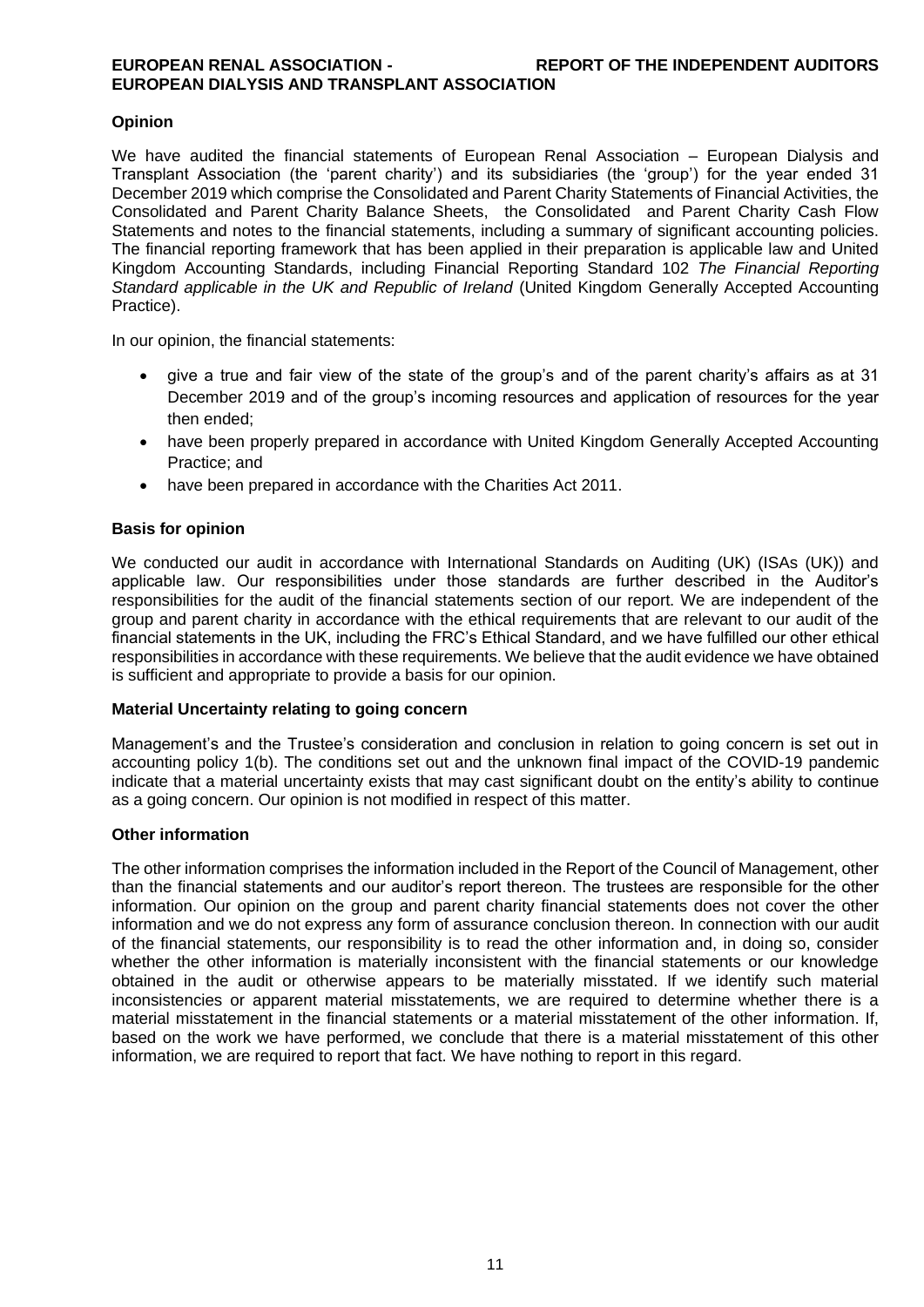#### **EUROPEAN RENAL ASSOCIATION - REPORT OF THE INDEPENDENT AUDITORS EUROPEAN DIALYSIS AND TRANSPLANT ASSOCIATION**

#### **Matters on which we are required to report by exception**

We have nothing to report in respect of the following matters in relation to which the Charities (Accounts and Reports) Regulations 2008 require us to report to you if, in our opinion:

- the information given in the trustees' report is inconsistent in any material respect with the parent charity's financial statements; or
- sufficient and proper accounting records have not been kept; or
- the parent charity financial statements are not in agreement with the accounting records; or
- we have not received all the information and explanations we require for our audit; or
- The Council of Management were not entitled to take advantage of the exemption from preparing a Strategic Report.

#### **Responsibilities of trustees**

As explained more fully in the trustees' responsibilities statement, the trustees are responsible for the preparation of the group and parent charity financial statements and for being satisfied that they give a true and fair view, and for such internal control as the trustees determine is necessary to enable the preparation of financial statements that are free from material misstatement, whether due to fraud or error.

In preparing the group and parent charity financial statements, the trustees are responsible for assessing the group's and the parent charity's ability to continue as a going concern, disclosing, as applicable, matters related to going concern and using the going concern basis of accounting unless the trustees either intend to liquidate the group or the parent charity or to cease operations, or have no realistic alternative but to do so.

#### **Auditor's responsibilities for the audit of the financial statements**

We have been appointed as auditor under section 151 of the Charities Act 2011 and report in accordance with regulations made under section 154 of that Act.

Our objectives are to obtain reasonable assurance about whether the financial statements as a whole are free from material misstatement, whether due to fraud or error, and to issue an auditor's report that includes our opinion. Reasonable assurance is a high level of assurance, but is not a guarantee that an audit conducted in accordance with ISAs (UK) will always detect a material misstatement when it exists. Misstatements can arise from fraud or error and are considered material if, individually or in the aggregate, they could reasonably be expected to influence the economic decisions of users taken on the basis of these financial statements.

A further description of our responsibilities for the audit of the financial statements is located on the Financial Reporting Council's website at: [www.frc.org.uk/auditorsresponsibilities.](http://www.frc.org.uk/auditorsresponsibilities) This description forms part of our auditor's report.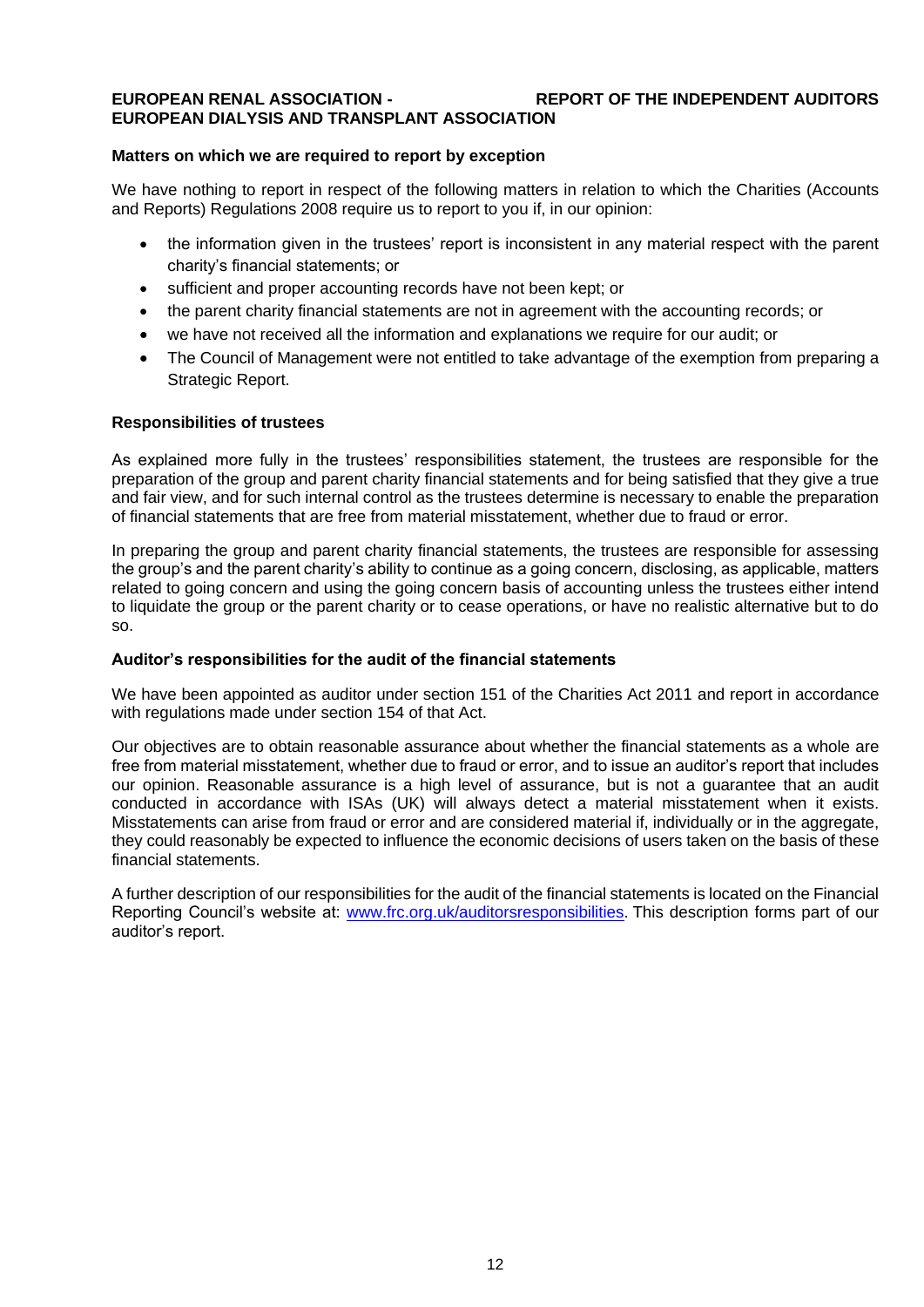#### **EUROPEAN RENAL ASSOCIATION - REPORT OF THE INDEPENDENT AUDITORS EUROPEAN DIALYSIS AND TRANSPLANT ASSOCIATION**

#### **Use of our report**

This report is made solely to the charity's trustees, as a body, in accordance with Part 4 of the Charities (Accounts and Reports) Regulations 2008. Our audit work has been undertaken so that we might state to the charity's trustees those matters we are required to state to them in an auditor's report and for no other purpose. To the fullest extent permitted by law, we do not accept or assume responsibility to anyone, other than the charity and the charity's trustees as a body, for our audit work, for this report, or for the opinions we have formed.

#### **Eric Hindson (Senior Statutory Auditor)** 15 Westferry Circus<br>PKF Littlejohn LLP Canary Wharf PKF Littlejohn LLP<br> **PKF Littlejohn LLP** Canary Wharf<br> **Statutory Auditor Statutory Auditor**

Date:

PKF Littlejohn LLP is eligible for appointment as auditor of the charity by virtue of its eligibility for appointment as auditor of a company under section 1212 of the Companies Act 2006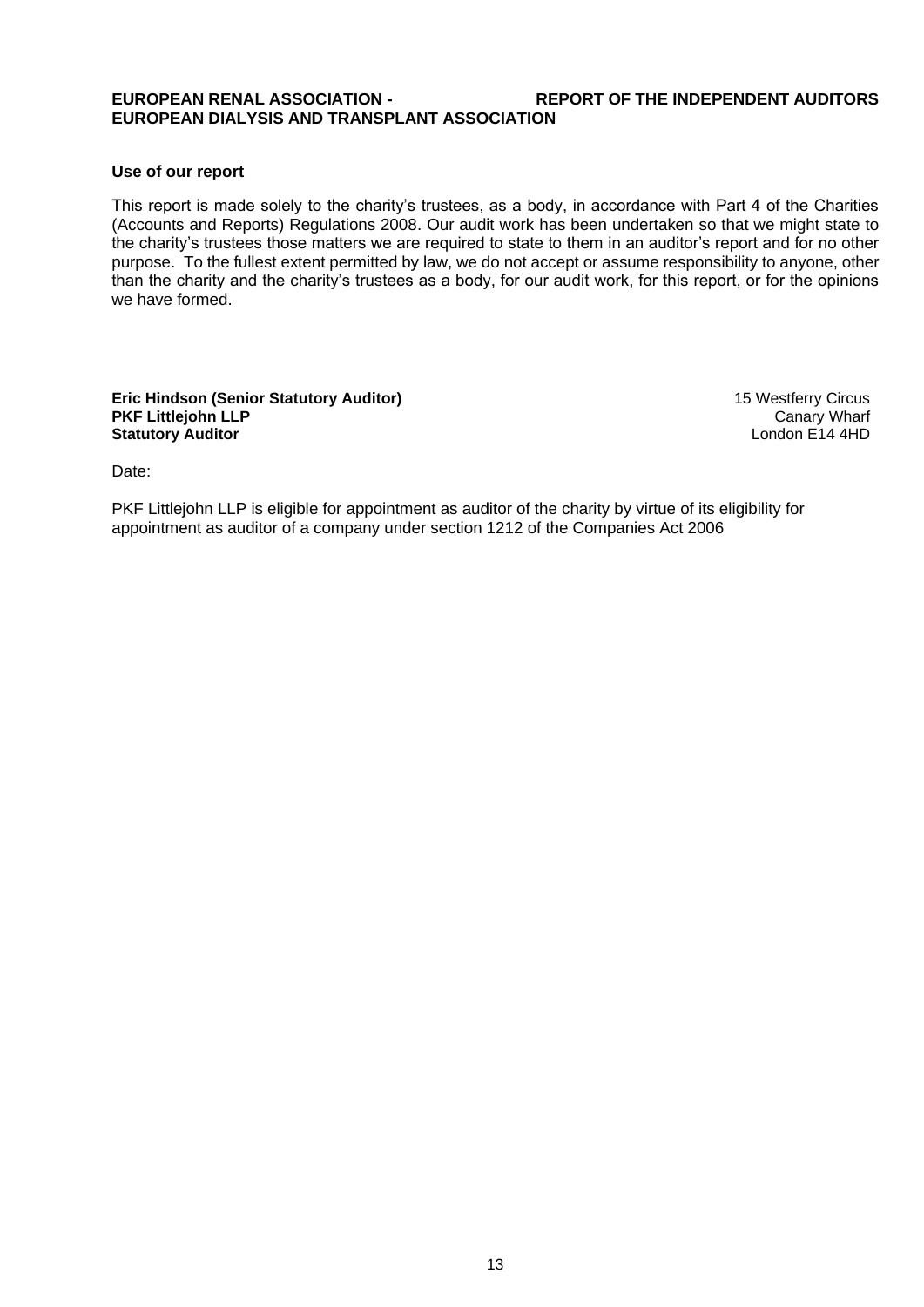#### **EUROPEAN RENAL ASSOCIATION - CONSOLIDATED STATEMENT OF FINANCIAL ACTIVITIES EUROPEAN DIALYSIS AND TRANSPLANT ASSOCIATION**

|                                                                                                                                                      |                | Group<br>2019<br><b>Total</b> | Group<br>2018<br><b>Total</b><br>unrestricted unrestricted unrestricted unrestricted | <b>Charity</b><br>2019<br><b>Total</b> | <b>Charity</b><br>2018<br><b>Total</b> |
|------------------------------------------------------------------------------------------------------------------------------------------------------|----------------|-------------------------------|--------------------------------------------------------------------------------------|----------------------------------------|----------------------------------------|
| Income from:<br><b>Donations</b>                                                                                                                     | <b>Note</b>    | funds $\epsilon$              | funds $\epsilon$                                                                     | funds €                                | funds €                                |
| Donations<br>Gift aid payments from subsidiary                                                                                                       | $\overline{2}$ | 104,515                       | 216,202                                                                              | 104,515                                | 275,503<br>1,321,521                   |
| <b>Raising funds</b><br>Corporate Sponsor                                                                                                            |                | 35,839                        | 2,892                                                                                | 35,839                                 |                                        |
| <b>Charitable activities</b>                                                                                                                         | 3              | 4,041,935                     | 4,815,964                                                                            | 4,024,521                              | 4,569,310                              |
| <b>Other trading activities</b><br>Trading activity - Exhibition space, industry<br>symposia, sponsorship and other ancillary<br>services            |                | 3,523,484                     | 3,352,692                                                                            |                                        |                                        |
| Other trading activity - Euromeetings                                                                                                                |                | 580,609                       | 386,016                                                                              |                                        |                                        |
| <b>Investments</b><br>Income from investments<br>Interest received                                                                                   | 8a             | 374                           | 1,406<br>624                                                                         | 374                                    | 1,406<br>434                           |
| <b>Other</b><br>Currency gains<br>Other                                                                                                              |                | (14, 331)                     | 26,963<br>13,022                                                                     |                                        | 2,892                                  |
| Total                                                                                                                                                |                | 8,272,425                     | 8,815,780                                                                            | 4,165,248                              | 6,171,065                              |
| <b>Expenditure on:</b><br><b>Raising funds</b><br><b>Promotional activities</b><br>Other trading activity - Euromeetings<br><b>Corporate Sponsor</b> |                | 142,724<br>543,689            | 54,547<br>291,696<br>2,204                                                           | 131,513                                | 48,553<br>2,022                        |
| <b>Charitable activities</b>                                                                                                                         | 4              | 7,120,104                     | 7,118,504                                                                            | 4,545,574                              | 4,927,977                              |
| <b>Other</b><br>Awards<br><b>Currency losses</b>                                                                                                     |                | 10,280                        | 16,082<br>45,710                                                                     | 10,280                                 | 16,082<br>30,849                       |
| Total                                                                                                                                                |                | 7,816,797                     | 7,528,744                                                                            | 4,687,367                              | 5,025,484                              |
| Net gains / (expenditure) before net<br>(losses) / gains on investments                                                                              |                | 455,628                       | 1,287,036                                                                            | (522, 119)                             | 1,145,581                              |
| Net gains / (losses) on investments                                                                                                                  | 8a             | 213,266                       | (11, 017)                                                                            | 213,266                                | (11, 017)                              |
| Net gains / (expenditure) and net<br>movement in funds                                                                                               |                | 668,894                       | 1,276,019                                                                            | (308, 853)                             | 1,134,564                              |
| Currency movements on translation                                                                                                                    |                | 60,265                        | 4,820                                                                                |                                        |                                        |
|                                                                                                                                                      |                | 729,159                       | 1,280,840                                                                            | (308, 853)                             | 1,135,564                              |
| <b>Reconciliation of funds:</b><br>Total funds brought forward                                                                                       |                | 7,527,498                     | 6,246,660                                                                            | 6,992,726                              | 5,858,162                              |
| <b>Total funds carried forward</b>                                                                                                                   |                | 8,256,657                     | 7,527,498                                                                            | 6,683,873                              | 6,992,726                              |

All operations are classed as continuing. The notes on pages 17 to 29 form part of these accounts.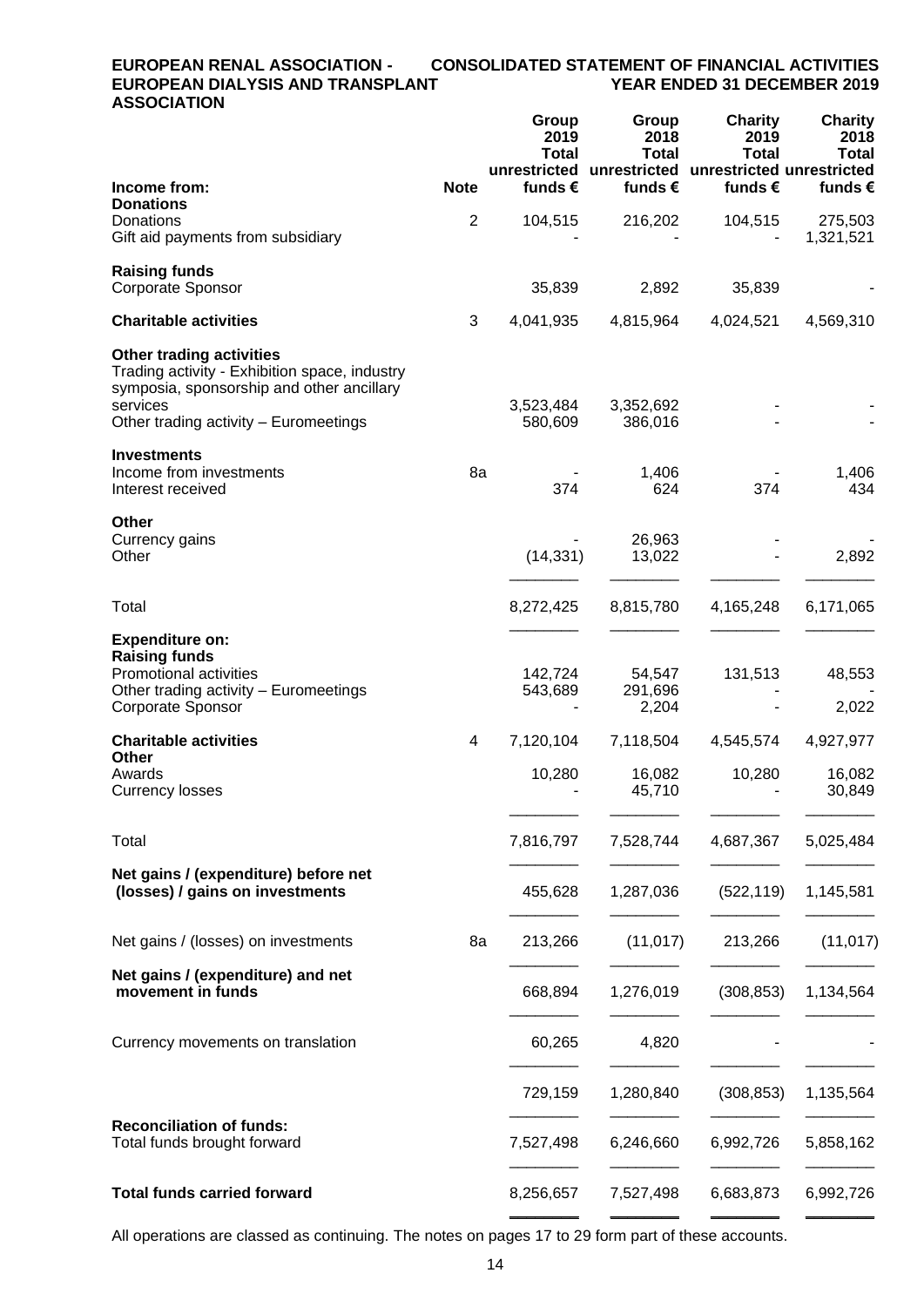#### **EUROPEAN RENAL ASSOCIATION - CONSOLIDATED AND ASSOCIATION BALANCE SHEETS EUROPEAN DIALYSIS AND TRANSPLANT ASSOCIATION**

|                                                       | <b>Notes</b>        | Group<br>2019<br>€     | Group<br>2018<br>€     | <b>Charity</b><br>2019<br>€ | <b>Charity</b><br>2018<br>€ |
|-------------------------------------------------------|---------------------|------------------------|------------------------|-----------------------------|-----------------------------|
| <b>Fixed assets</b>                                   |                     |                        |                        |                             |                             |
| Property, plant and equipment<br>Investments          | $\overline{7}$<br>8 | 23,970<br>2,668,278    | 46,314<br>655,008      | 21,330<br>2,668,282         | 42,022<br>655,012           |
|                                                       |                     | 2,692,248              | 701,322                | 2,689,612                   | 697,034                     |
| <b>Current Assets</b>                                 |                     |                        |                        |                             |                             |
| <b>Debtors</b><br>Cash at bank and in hand            | 9<br>10             | 1,128,980<br>5,467,544 | 2,003,827<br>6,372,668 | 283,504<br>4,145,073        | 2,032,344<br>4,967,684      |
|                                                       |                     | 6,596,524              | 8,376,495              | 4,428,577                   | 7,000,028                   |
| <b>Liabilities</b>                                    |                     |                        |                        |                             |                             |
| Creditors: Amounts falling due within<br>one year     | 11                  | 916,870                | 1,350,248              | 319,071                     | 563,111                     |
| <b>Net Current Assets</b>                             |                     | 5,679,654              | 7,026,246              | 4,109,506                   | 6,436,917                   |
| <b>Total assets less current liabilities</b>          |                     | 8,371,902              | 7,727,568              | 6,799,118                   | 7,133,951                   |
| Creditors: Amounts falling due after more<br>one year | 11                  | 115,245                | 200,071                | 115,245                     | 141,229                     |
| <b>Net Assets</b>                                     |                     | 8,256,657              | 7,527,498              | 6,683,873                   | 6,992,722                   |
| <b>Funds of the Charity</b>                           |                     |                        |                        |                             |                             |
| Unrestricted funds                                    |                     | 8,256,657              | 7,527,498              | 6,683,873                   | 6,992,722                   |
| <b>Total Charity Funds</b>                            |                     | 8,256,657              | 7,527,498              | 6,683,873                   | 6,992,722                   |

The financial statements were authorised and approved for issue by the Council of Management and signed on their behalf by:

………………………………… Prof. Ivan Rychlik (Secretary-Treasurer)

#### 2020

The notes on pages 17 to 29 form part of these accounts.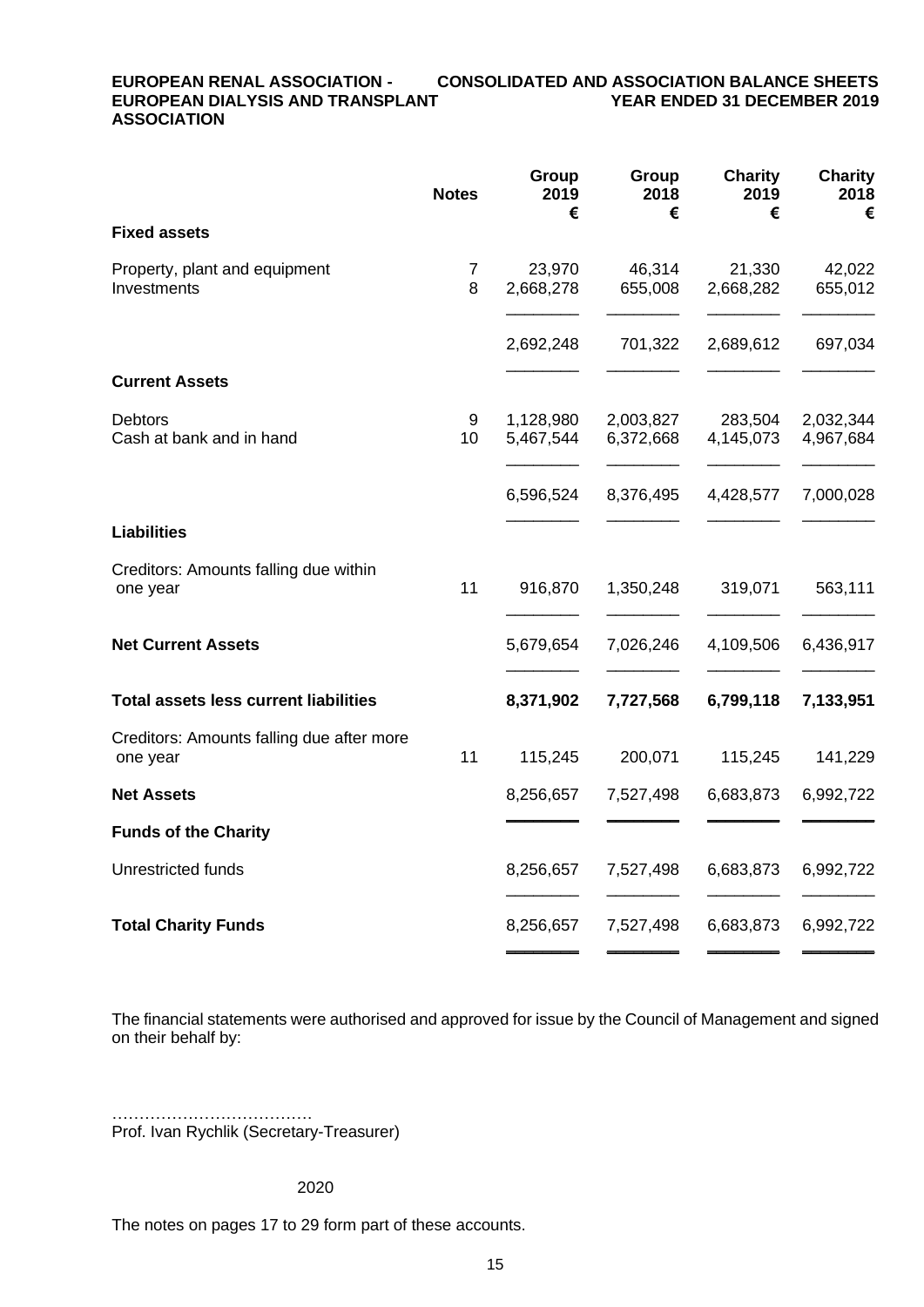#### **EUROPEAN RENAL ASSOCIATION - STATEMENT OF CASH FLOWS EUROPEAN DIALYSIS AND TRANSPLANT ASSOCIATION**

|                                                                                                                                                                                              | <b>Notes</b>   | Group<br>2019<br>€                           | Group<br>2018<br>€                              | <b>Charity</b><br>2019<br>€                  | <b>Charity</b><br>2018<br>€                     |
|----------------------------------------------------------------------------------------------------------------------------------------------------------------------------------------------|----------------|----------------------------------------------|-------------------------------------------------|----------------------------------------------|-------------------------------------------------|
| Net cash (used in)/from operating activities                                                                                                                                                 | $\mathbf{1}$   | 900,093                                      | 1,277,333                                       | 978,663                                      | 825,490                                         |
| Cash flows from investing activities:                                                                                                                                                        |                |                                              |                                                 |                                              |                                                 |
| Interest from investments<br>Dividends from investments<br>Purchase of fixed assets<br>Proceeds from sale of investments<br>Purchase of investments<br>Cash provided by investing activities |                | 374<br>(5,591)<br>(1,800,000)<br>(1,805,217) | 624<br>1,337<br>(34, 531)<br>398,397<br>365,895 | 374<br>(1,648)<br>(1,800,000)<br>(1,801,274) | 436<br>1,337<br>(45, 383)<br>398,397<br>354,787 |
| Change in cash and cash equivalents<br>in the year                                                                                                                                           | $\overline{2}$ | (905, 124)                                   | 1,643,228                                       | (822, 611)                                   | 1,180,277                                       |
| Cash and cash equivalents brought forward                                                                                                                                                    |                | 6,372,668                                    | 4,729,440                                       | 4,967,684                                    | 3,787,407                                       |
| Total cash and cash equivalents carried forward 3                                                                                                                                            |                | 5,467,544                                    | 6,372,668                                       | 4,145,073                                    | 4,967,684                                       |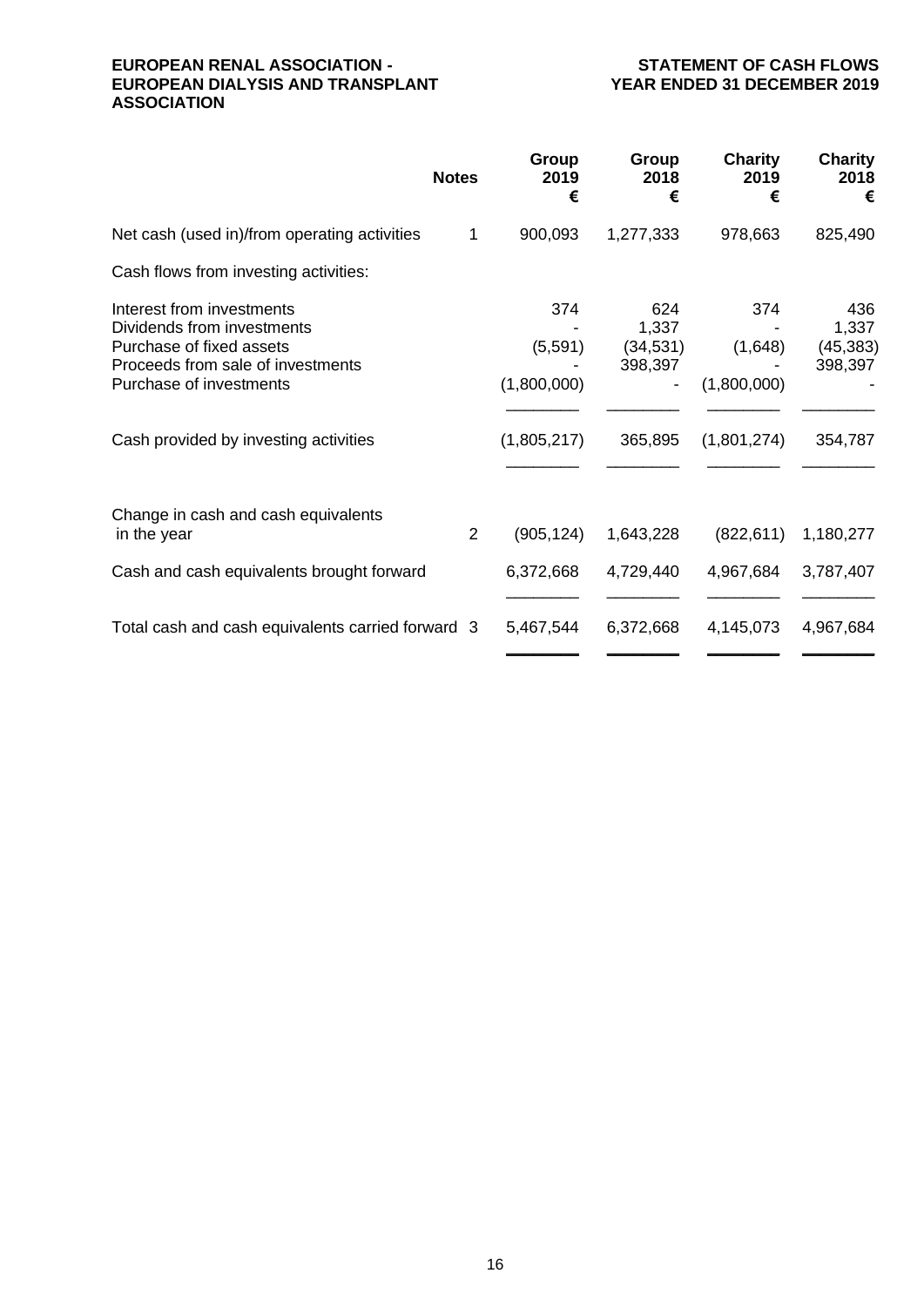### **EUROPEAN DIALYSIS AND TRANSPLANT ASSOCIATION**

## **EUROPEAN RENAL ASSOCIATION - NOTES TO THE STATEMENT OF CASH FLOWS**

| 1 | Reconciliation of net movements in<br>funds to net cash flow from operating<br>activities                                                                                                                                                                                                                            | Group<br>2019<br>€                                                       | Group<br>2018<br>€                                                                 | <b>Charity</b><br>2019<br>€                                       | <b>Charity</b><br>2018<br>€                                                        |
|---|----------------------------------------------------------------------------------------------------------------------------------------------------------------------------------------------------------------------------------------------------------------------------------------------------------------------|--------------------------------------------------------------------------|------------------------------------------------------------------------------------|-------------------------------------------------------------------|------------------------------------------------------------------------------------|
|   | Net movement in funds for the reporting<br>period (as per the statement of financial<br>activities)                                                                                                                                                                                                                  | 729,159                                                                  | 1,208,708                                                                          | (308, 853)                                                        | 1,068,847                                                                          |
|   | Adjustments for:                                                                                                                                                                                                                                                                                                     |                                                                          |                                                                                    |                                                                   |                                                                                    |
|   | Net (gains) / (losses) on investments<br>Charges adjustment on investments<br>Interest receivable<br>Investment income (reinvested)<br>Depreciation<br>Loss on disposal of fixed assets<br>Decrease / (increase) in debtors<br>Increase / (decrease) in creditors<br>Net cash generated from operating<br>activities | (213, 266)<br>660<br>(374)<br>27,934<br>874,847<br>(518, 867)<br>900,093 | 9,679<br>1,042<br>(624)<br>(1,406)<br>20,872<br>(232, 304)<br>265,972<br>1,277,333 | (213, 266)<br>660<br>22,339<br>1,748,840<br>(271, 057)<br>978,663 | 9,679<br>1,042<br>(434)<br>(1,405)<br>20,872<br>(258, 251)<br>(14, 860)<br>825,490 |
| 2 | Reconciliation of net cash flow to<br>movement in net funds                                                                                                                                                                                                                                                          | Group<br>2019<br>€                                                       | Group<br>2018<br>€                                                                 | <b>Charity</b><br>2019<br>€                                       | <b>Charity</b><br>2018<br>€                                                        |
|   | Balance at 1 January<br>Net cash (outflow) / inflow<br>Exchange gains / (losses) on cash                                                                                                                                                                                                                             | 6,372,668<br>(965, 389)<br>60,265                                        | 4,729,440<br>1,638,130<br>(5,098)                                                  | 4,967,684<br>(822, 611)                                           | 3,787,407<br>1,180,277                                                             |
|   | Balance at 31 December                                                                                                                                                                                                                                                                                               | 5,467,544                                                                | 6,372,668                                                                          | 4,145,073                                                         | 4,967,684                                                                          |
| 3 | Analysis of cash and cash and<br>cash equivalents                                                                                                                                                                                                                                                                    | Group<br>2019<br>€                                                       | Group<br>2018<br>€                                                                 | <b>Charity</b><br>2019<br>€                                       | <b>Charity</b><br>2018<br>€                                                        |
|   | Cash at bank and in hand                                                                                                                                                                                                                                                                                             | 5,467,544                                                                | 6,372,668                                                                          | 4,145,073                                                         | 4,967,684                                                                          |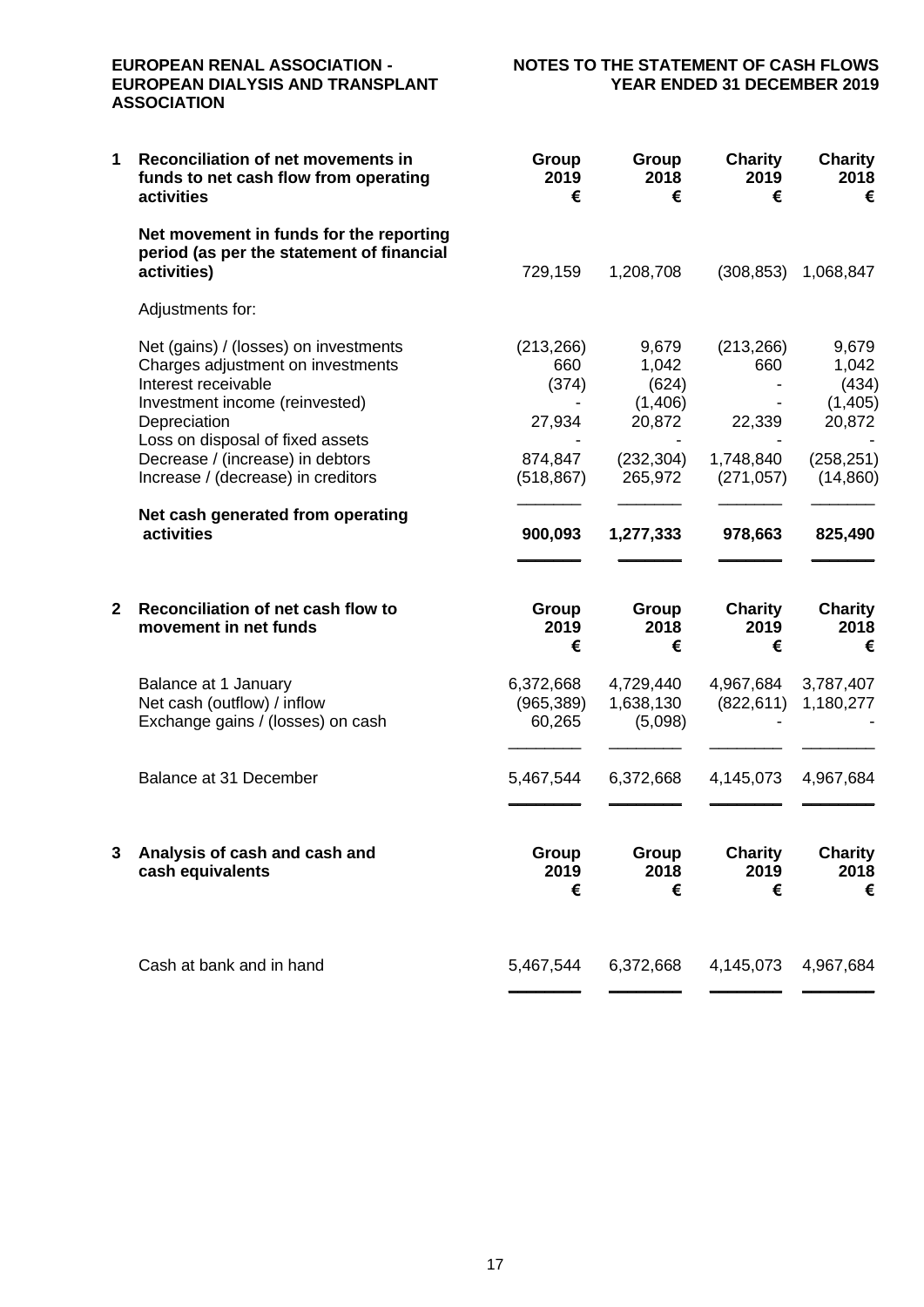#### 1. **Accounting Policies**

The charity is an unincorporated charity registered in England and Wales and with its principal office and operative headquarters disclosed on page 2. The charity's principal objectives are disclosed on page 5.

The principal accounting policies, all of which have been applied consistently throughout the year, are set out below.

#### a. **Basis of preparation**

The financial statements have been prepared under the historical cost convention with items recognised at cost or transaction value unless otherwise stated in the relevant accounting policies below or the notes to these accounts.

The financial statements have been prepared in accordance with the Statement of Recommended Practice: Accounting and Reporting by Charities preparing their accounts in accordance with the Financial Reporting Standard applicable in the UK and Republic of Ireland (FRS 102) issued in October 2019 and the Financial Reporting Standard applicable in the United Kingdom and Republic of Ireland (FRS 102) and the Charities Act 2011 and UK Generally Accepted Practice as it applies from 1 January 2019.

The accounts (financial statements) have been prepared to give a 'true and fair' view and have departed from the Charities (Accounts and Reports) Regulations 2008 only to the extent required to provide a 'true and fair view'. This departure has involved following Accounting and Reporting by Charities preparing their accounts in accordance with the Financial Reporting Standard applicable in the UK and Republic of Ireland (FRS 102) issued on 16 July 2014 rather than the Accounting and Reporting by Charities: Statement of Recommended Practice effective from 1 April 2005 which has since been withdrawn.

The financial statements consolidate those of the Charity and its wholly owned non-charitable subsidiary trading companies, ERA Eurocongress Limited and Euromeetings Srl.

The financial statements are prepared in Euros which is the functional currency of the charity and to the nearest €.

The Charity constitutes a public benefit entity as defined by FRS 102.

#### b. **Going concern**

The financial statements are prepared on the going concern basis. ERA-EDTA has consolidated reserves of €8,256,657 at 31 December 2019 including net current assets of €5,679,654 and cash at bank of €5,467,544.

Congress 2020, a major source of income for the Charity is going ahead but as a virtual congress and is expected to still return a reduced profit following recovery of some of the originally planned costs.

The Trustees have reviewed the financial position of the charity at 31 December 2019 and considered their forecasts in relation to the potential impact of COVID-19 and although they consider the charity is a going concern, due to the significant nature of the COVID-19 pandemic of which the timeline and ultimate impact is not yet known, the Trustees conclude it is appropriate to recognise that there is a material uncertainty in place.

#### c. **Fund structure**

Unrestricted funds are general funds that are available for use at the Council of Management's discretion in furtherance of any objectives of the charity.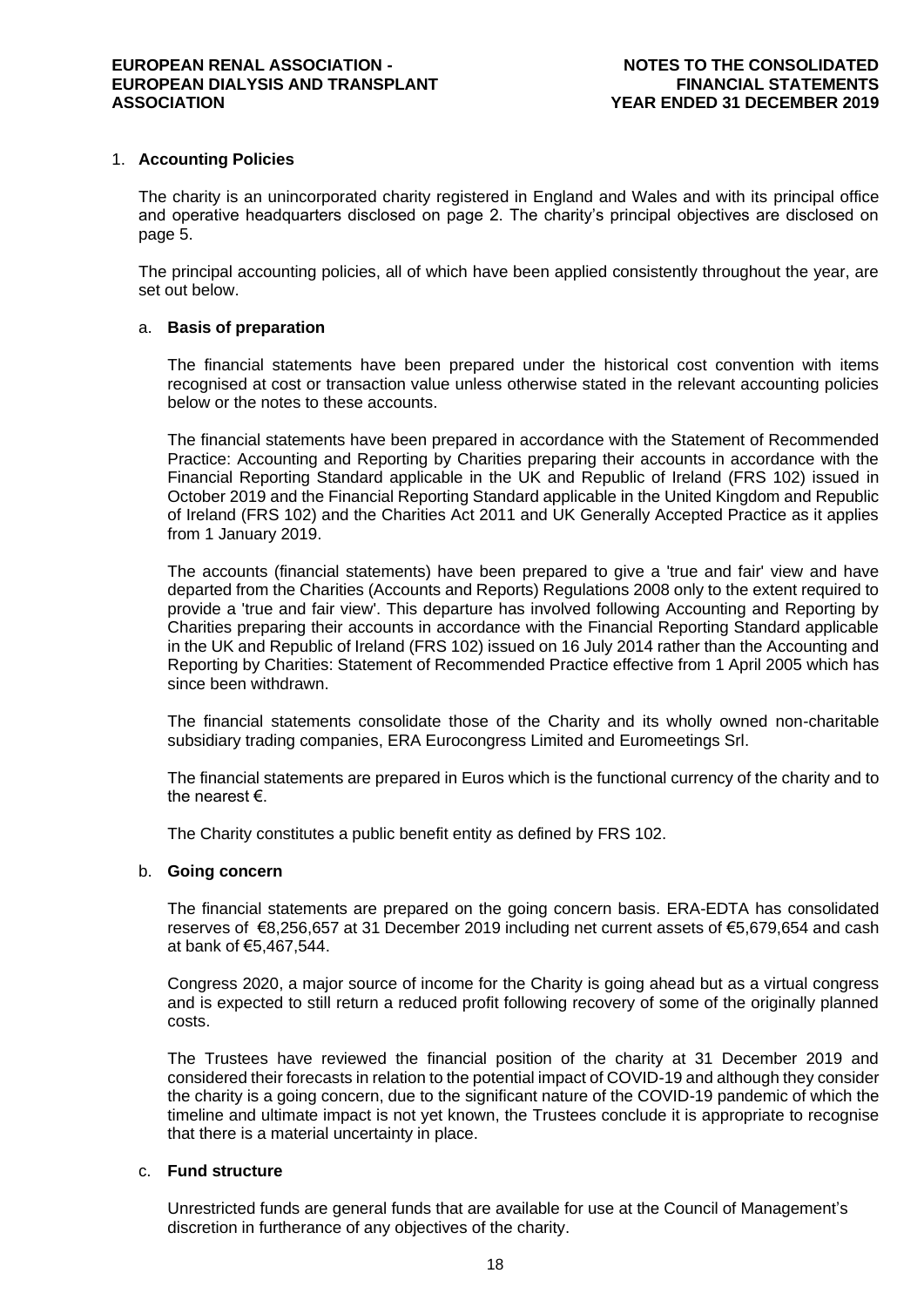#### 1. **Accounting Policies (continued)**

#### d. **Income recognition**

All income is recognised in the period in which the charity is entitled to receipt, the amount can be measured with reasonable certainty and it is probable that the income will be received, and specifically as follows:

- i) Income from trading activities is income receivable by the subsidiary company on selling exhibition space, industry symposia, sponsorships and other ancillary services in connection with those congresses held by the Association or with other events organised by the subsidiary company. Turnover is stated after trade discounts, exclusive of VAT and other sales taxes.
- ii) Investment income includes income from investments and bank interest and is recognised in the year in which it is receivable.
- iii) Membership fee income is recognised in the year to which fees relate.
- iv) Congress proceeds are recognised in the year that the congress was held.
- v) Donations from the Association's subsidiary undertaking are recognised on a receivable basis and third party grants and donations are recognised in the year in which they are due.
- vi) Journal on Nephrology, Dialysis and Transplantation (NDT) and Clinical Kidney Journal (ckj). The Association utilises the services of Oxford University Press to print and to distribute their Journal Nephrology, Dialysis and Transplantation and to publish the online journal Clinical Kidney Journal. Each year Oxford University Press prepares audited financial statements of their activities and the results and the net result is either remitted to the Association or invoiced to the Association. This year the Journal has made a profit. The net financial effects of these activities are disclosed as an incoming resource of the Association and is recognised in the year that the Journal relates.

#### e. **Expenditure recognition**

Liabilities are recognised as expenditure as soon as there is a legal or constructive obligation committing the charity to that expenditure, it is probable that settlement will be required and the amount of the obligation can be measured reliably. All expenditure is accounted for on an accruals basis. All expenses including support costs and governance costs are allocated or apportioned to the applicable expenditure headings.

- i) Raising funds are those costs attributable to generating incoming resources for the charity, other than those costs incurred in undertaking charitable activities or the costs incurred in undertaking trading activities in furtherance of the charity's objects.
- ii) Charitable activities comprise all costs incurred in the pursuit of the charitable objects of the charity. These costs, where not wholly attributable are apportioned between the categories of charitable expenditure in addition to the direct costs. The total cost of each category of charitable expenditure therefore includes support costs and an apportionment of overheads.

Grants payable are accrued insofar that the beneficiary has an expectation of receiving a grant as at the balance sheet date, but only if such grant is unconditional. Where the charity retains its discretion over grants to be made, and the grants are conditional on the beneficiary satisfying certain requirements, then such grants are not accrued.

iii) Support and governance costs and allocation

Support costs have been allocated to direct charitable expenditure based on proportion of direct costs. Governance costs comprise all costs involving the public accountability of the charity and its compliance with regulation and good practice. These costs include costs related to statutory audit and legal fees together with an apportionment of overhead and support costs.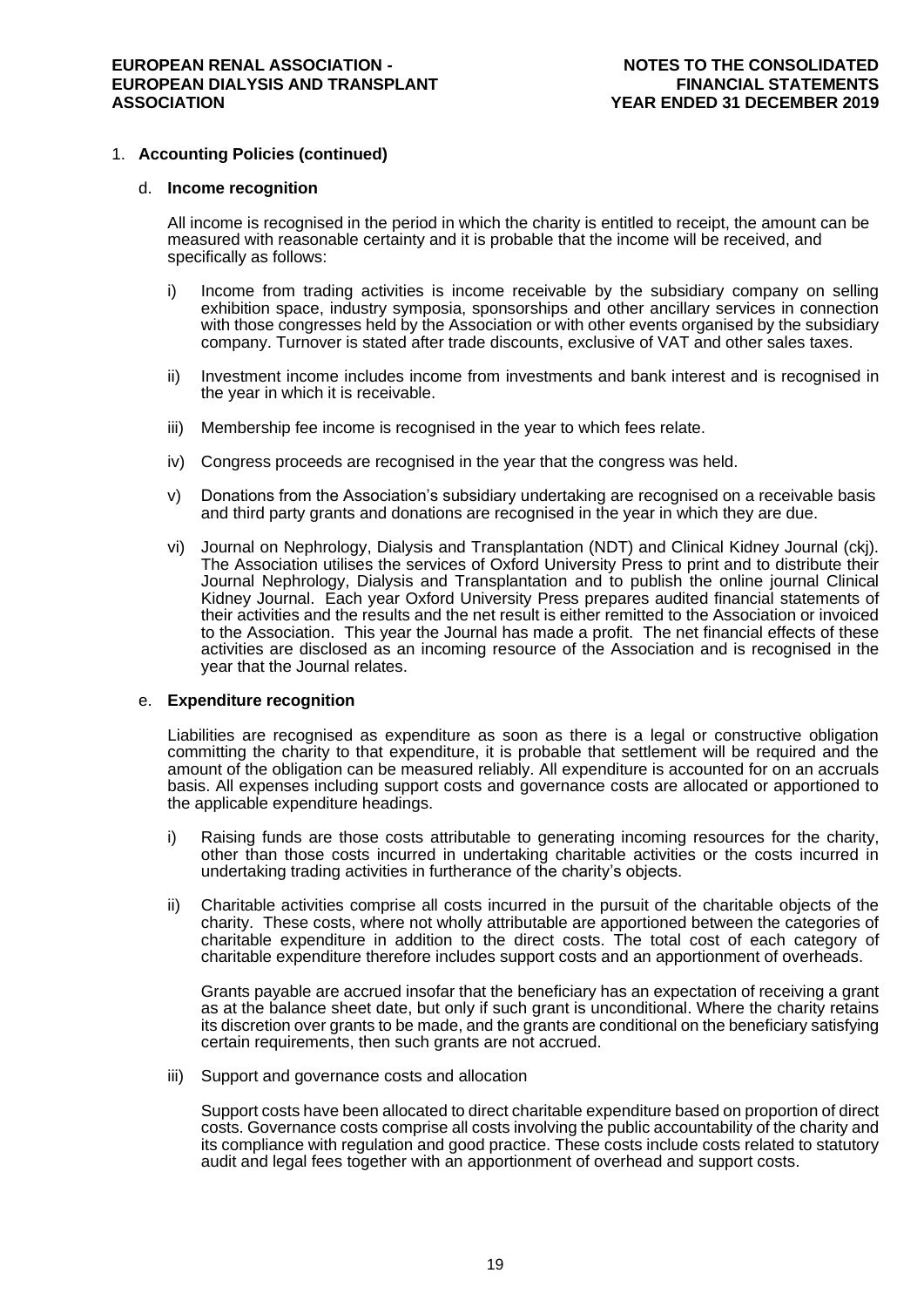#### 1. **Accounting Policies (continued)**

#### f. **Property, plant and equipment**

Property, plant and equipment costing more than €500 is capitalised and valued at its historical cost. Depreciation is charged over useful economic lives as follows:

Software - 33% on cost per annum. Office equipment - 25% on cost per annum Electronic equipment - 33% on cost per annum

Where the recoverable amount of an asset is found to be below its net book value, the asset is written down to its recoverable amount and the loss on impairment is charged to the relevant expenditure category of the statement of financial activities. Where an asset is not primarily used to generate income, its impairment is assessed by reference to its service potential on its initial acquisition. In the year the charity currently has no tangible fixed assets to which impairment provisions apply.

#### g. **Fixed asset Investments**

Investments are a form of basic financial instrument and are initially recognised at their transaction value and subsequently measured at their fair value as at the balance sheet date using the closing quoted market price. The statement of financial activities includes the net gains and losses arising on revaluation and disposals throughout the year.

The Charity does not acquire put options, derivatives or other complex financial instruments. The main form of financial risk faced by the charity is that of volatility in equity markets and investment markets due to wider economic conditions, the attitude of investors to investment risk, and changes in sentiment concerning equities and within particular sectors or sub sectors.

#### h. **Realised gains and losses**

Realised gains and losses on investments are calculated as the difference between sales proceeds and their market value at the start of the year, or their subsequent cost, and are charged or credited to the statement of financial activities in the year of disposal.

Unrealised gains and losses represent the movement in market values during the year and are credited or charged to the statement of financial activities based on the market value at the year end.

#### i. **Foreign currencies**

Transactions in foreign currencies are translated at an average rate calculated for the year. Monetary assets and liabilities in foreign currencies are translated at the rates of exchange ruling at the Balance Sheet date. All other exchange differences are dealt with through the Statement of Financial Activities.

#### j. **Taxation**

The Association is registered as a charity under the Charities Act 2011 and it is not liable to UK tax on its income and chargeable gains, as they fall within the various exemptions available to registered charities.

Following the triennial review of FRS 102 applicable for accounting periods commencing on or after 1 January 2019, there must be a legal obligation in place in order for a donation of profit from subsidiary to parent to be recognised in the financial statements. There was no legal obligation in place at 31 December 2019 and so the donation of the subsidiary company's profit to EDTA has correctly not been recognised within these financial statements. Where the post year end payment of the profit for the previous financial year is deemed probable, this is taken into account within the tax computation of the subsidiary company.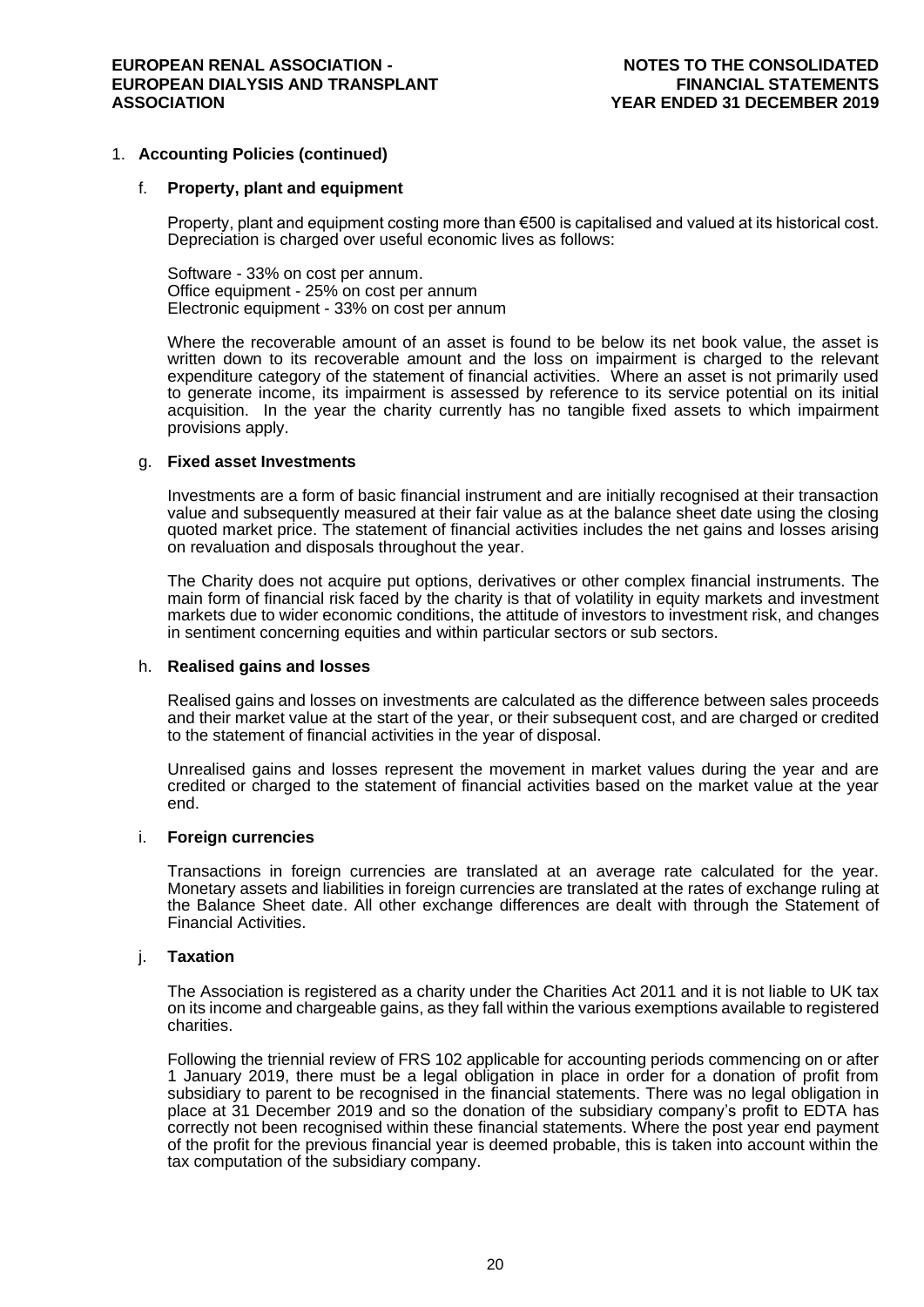#### 1. **Accounting Policies (continued)**

#### k. **Critical judgements and estimates**

In preparing the financial statements Trustees make estimates and assumptions which affect reported results, financial position and disclosure of contingencies. While the assumptions are believed to be reasonable under current circumstance actual results could differ from such estimates. The main areas of judgement that could give rise to a significant adjustment are:

- i) Income recognition in respect of the deferral of income ii) Accruals and commitments in respect of grants payable
- Accruals and commitments in respect of grants payable
- iii) The allocation of expenditure between reportable categories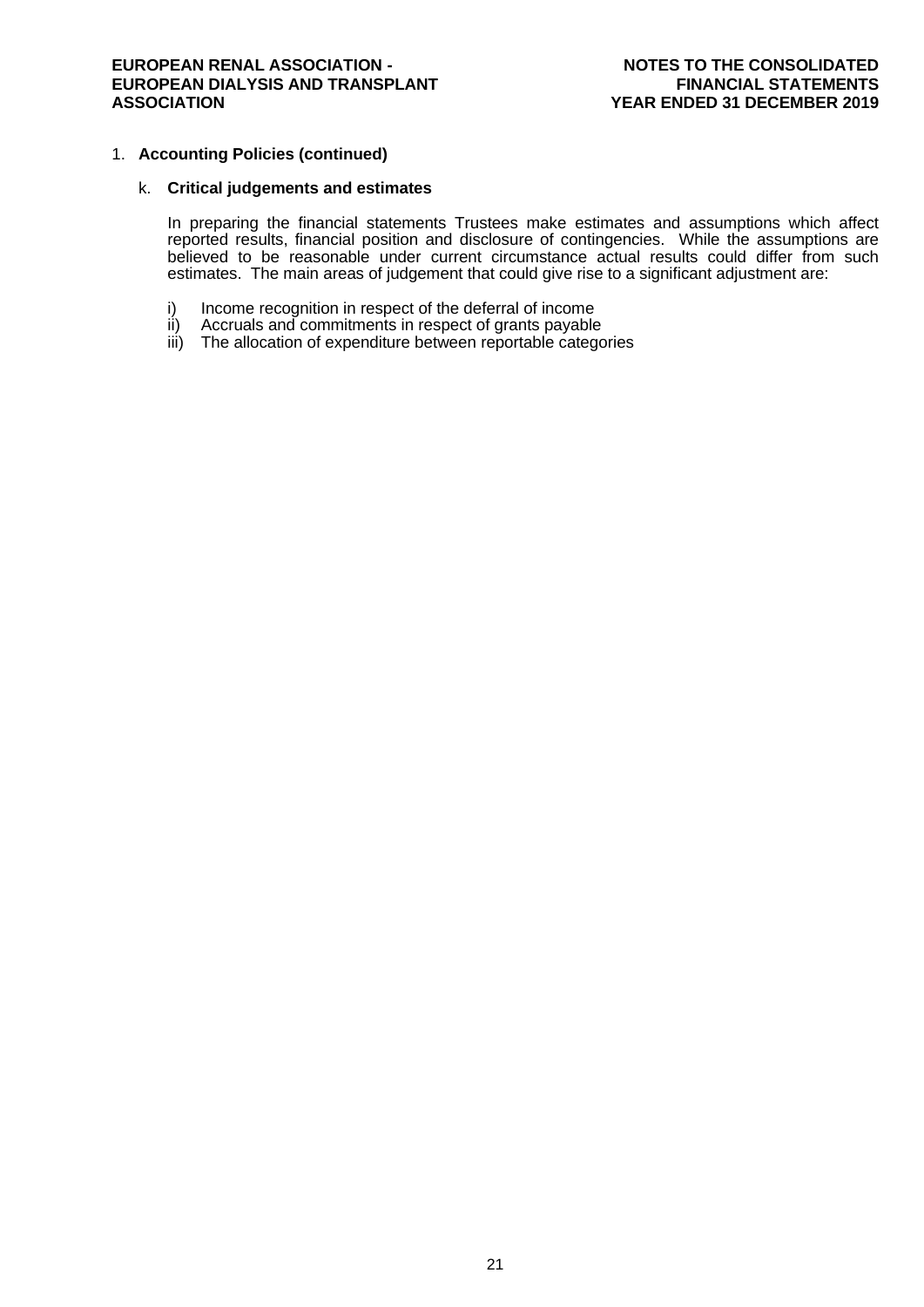## **YEAR ENDED 31 DECEMBER 2019**

| $\overline{2}$ | <b>Income - Donations</b>               | Group<br>2019<br>€ | Group<br>2018<br>€ | <b>Charity</b><br>2019<br>€ | <b>Charity</b><br>2018<br>€ |
|----------------|-----------------------------------------|--------------------|--------------------|-----------------------------|-----------------------------|
|                | <b>Working Groups:</b>                  |                    |                    |                             |                             |
|                | <b>Descartes</b>                        | 10,000             |                    | 10,000                      | 10,000                      |
|                | <b>ERN</b>                              | 6,000              | 9,230              | 6,000                       | 6,219                       |
|                | Diabesity                               | 10,085             | 9,230              | 10,085                      | 6,219                       |
|                | <b>CKD-MBD</b>                          | 35,464             | 73,140             | 35,464                      | 73,140                      |
|                | EURECA-m                                |                    | 5,000              |                             | 5,000                       |
|                | <b>EUDIAL</b>                           |                    | 10,207             | $\blacksquare$              | 10,000                      |
|                | <b>WGIKD</b>                            |                    | 12,000             |                             | 12,000                      |
|                | <b>Registry:</b>                        |                    |                    |                             |                             |
|                | Registry - Paediatric                   |                    | 16,665             |                             | 16,666                      |
|                | Registry - SLANH                        |                    |                    |                             |                             |
|                | Awards:                                 |                    |                    |                             |                             |
|                | <b>Stanley Shaldon Award</b>            |                    | 10,000             |                             | 10,000                      |
|                | <b>YNP</b>                              |                    |                    |                             |                             |
|                | <b>YNP</b>                              |                    | 11,848             |                             | 11,848                      |
|                | Other                                   | 42,966             | 58,881             | 42,966                      | 114,411                     |
|                |                                         | 104,515            | 216,202            | 104,515                     | 275,503                     |
|                |                                         |                    |                    |                             |                             |
| 3              | Income - Charitable activities          | Group              | Group              | <b>Charity</b>              | <b>Charity</b>              |
|                |                                         | 2019               | 2018               | 2019                        | 2018                        |
|                | <b>Congress Proceeds:</b>               | €                  | €                  | €                           | €                           |
|                | - Direct - Congress Membership Fees     | 2,682,390          | 2,859,593          | 2,682,390                   | 2,859,593                   |
|                | - Ancilliary - Grants received          | 210,923            | 273,775            | 210,923                     | 273,775                     |
|                | Donations for "Run for Kidneys" project |                    |                    |                             |                             |
|                | Membership                              | 358,708            | 375,975            | 358,708                     | 375,975                     |

Journals and Editorial Offices 772,500 1,059,966 772,500 1,059,966

|   |                                               | 4,041,935          | 4,815,964          | 4,024,521                   | 4,569,309                   |
|---|-----------------------------------------------|--------------------|--------------------|-----------------------------|-----------------------------|
|   |                                               |                    |                    |                             |                             |
| 4 | <b>Expenditure - Support Costs</b>            | Group<br>2019<br>€ | Group<br>2018<br>€ | <b>Charity</b><br>2019<br>€ | <b>Charity</b><br>2018<br>€ |
|   | Officers' Expenses                            | 50,068             | 93,823             | 25,237                      | 92,335                      |
|   | ERA-EDTA HQ and staff management              | 425,012            | 268,079            | 85.901                      | 205,339                     |
|   | <b>Professional Fees</b>                      | 459,402            | 167,862            | 163,431                     | 102,030                     |
|   | <b>Council Meetings</b>                       | 81,077             | 90,507             | 69,607                      | 80,970                      |
|   | <b>Administration Management</b>              | 50,023             | 162,220            | 39,805                      | 149,307                     |
|   | <b>Council Regulations &amp; Constitution</b> | 6,455              | 5,666              | 6.455                       | 5,666                       |
|   | Miscellaneous                                 | 53,157             | 23,703             | 997                         | 1,173                       |
|   | Bank Charges & Other Commission               | 71.927             | 81,240             | 22,310                      | 76,124                      |
|   | <b>Bad Debts</b>                              |                    | 23,173             |                             |                             |
|   |                                               |                    |                    |                             |                             |

ENP 17,414 246,655 - -

\_\_\_\_\_\_\_\_ \_\_\_\_\_\_\_\_ \_\_\_\_\_\_\_\_ \_\_\_\_\_\_\_\_

1,197,121 916,275 413,743 712,944 \_\_\_\_\_\_\_\_ \_\_\_\_\_\_\_\_ \_\_\_\_\_\_\_\_ \_\_\_\_\_\_\_\_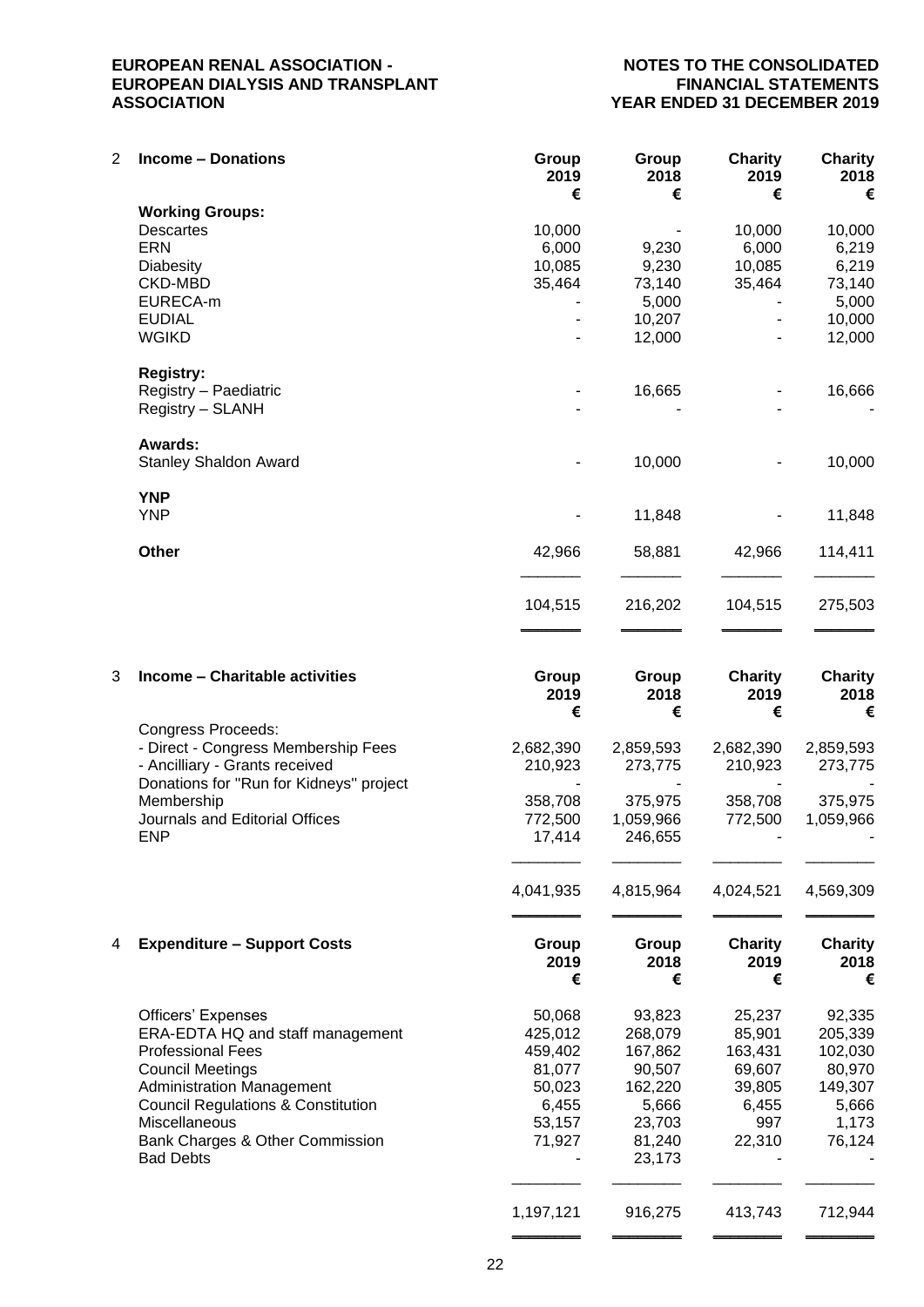## **YEAR ENDED 31 DECEMBER 2019**

| 4 | <b>Charitable Expenditure - Group</b>            | <b>Direct cost</b> | <b>Support</b><br>cost | Total     | <b>Total</b> |
|---|--------------------------------------------------|--------------------|------------------------|-----------|--------------|
|   |                                                  | 2019<br>€          | 2019<br>€              | 2019<br>€ | 2018<br>€    |
|   | Congresses and other trading                     | 4,203,474          | 849,584                | 5,053,058 | 4,140,802    |
|   | Membership                                       | 6,159              | 1,245                  | 7,404     | 87,371       |
|   | Education                                        | 10,765             | 2,176                  | 12,941    | 112,513      |
|   | <b>Guidelines</b>                                | 137,046            | 27,699                 | 164,745   | 124,574      |
|   | Journals and Editorial Offices                   | 126,362            | 25,540                 | 151,902   | 236,861      |
|   | Registry                                         | 738,309            | 149,425                | 888,735   | 917,200      |
|   | <b>ENP</b>                                       | 288                | 58                     | 346       | 388,265      |
|   | <b>Websites, Publications &amp; Comms</b>        | 294,511            | 59,525                 | 354,036   | 142,379      |
|   | Fellowships                                      | 143,195            | 28,942                 | 172,137   | 234,234      |
|   | Research                                         | 15,195             | 3,071                  | 18,266    | 239,439      |
|   | <b>Working Groups</b>                            | 147,783            | 29,869                 | 177,652   | 278,378      |
|   | ComIA                                            | 28                 | 6                      | 34        | 19,906       |
|   | <b>YNP</b>                                       | 3,384              | 684                    | 4,068     | 41,717       |
|   | <b>Relations with Societies and Institutions</b> | 31,798             | 6,427                  | 38,225    | 77,590       |
|   | European Kidney Health Alliance                  | 41,889             | 8,466                  | 50,356    | 57,049       |
|   | <b>Participation in Committees</b>               | 21,796             | 4,405                  | 26,201    | 20,225       |
|   |                                                  |                    |                        |           |              |
|   |                                                  | 5,922,983          | 1,197,121              | 7,120,104 | 7,118,504    |
|   |                                                  |                    |                        |           |              |

| <b>Charitable Expenditure - Charity</b>   | Direct cost | <b>Support</b> |              |              |
|-------------------------------------------|-------------|----------------|--------------|--------------|
|                                           |             | cost           | <b>Total</b> | <b>Total</b> |
|                                           | 2019        | 2019           | 2019         | 2018         |
|                                           | €           | €              | €            | €            |
| Congresses and other trading              | 2,646,473   | 265,006        | 2,911,479    | 2,268,201    |
| Membership                                | 6,159       | 617            | 6,775        | 89,001       |
| Education                                 | 10,765      | 1,078          | 11,843       | 114,612      |
| Guidelines                                | 137,046     | 13,723         | 150,769      | 126,898      |
| Journals and Editorial Offices            | 126,362     | 12,653         | 139,015      | 241,280      |
| Registry                                  | 739,309     | 74,031         | 813,341      | 934,310      |
| <b>ENP</b>                                | 288         | 29             | 317          | 32,471       |
| Websites, Publications & Comms            | 60,360      | 6,044          | 66,404       | 144,923      |
| Fellowships                               | 143,195     | 14,339         | 157,534      | 238,603      |
| Research                                  | 15,195      | 1,522          | 16,717       | 243,905      |
| <b>Working Groups</b>                     | 147,783     | 14,798         | 162,582      | 273,249      |
| ComIA                                     | 28          | 3              | 31           | 20,278       |
| <b>YNP</b>                                | 3,384       | 339            | 3,723        | 42,494       |
| Relations with Societies and Institutions | 31,798      | 3,184          | 34,982       | 79,036       |
| European Kidney Health Alliance           | 41,889      | 4,195          | 46,084       | 58,113       |
| <b>Participation in Committees</b>        | 21,796      | 2,183          | 23,979       | 20,603       |
|                                           | 4,131,831   | 413,743        | 4,545,574    | 4,927,977    |

\_\_\_\_\_\_\_\_ \_\_\_\_\_\_\_\_ \_\_\_\_\_\_\_\_ \_\_\_\_\_\_\_\_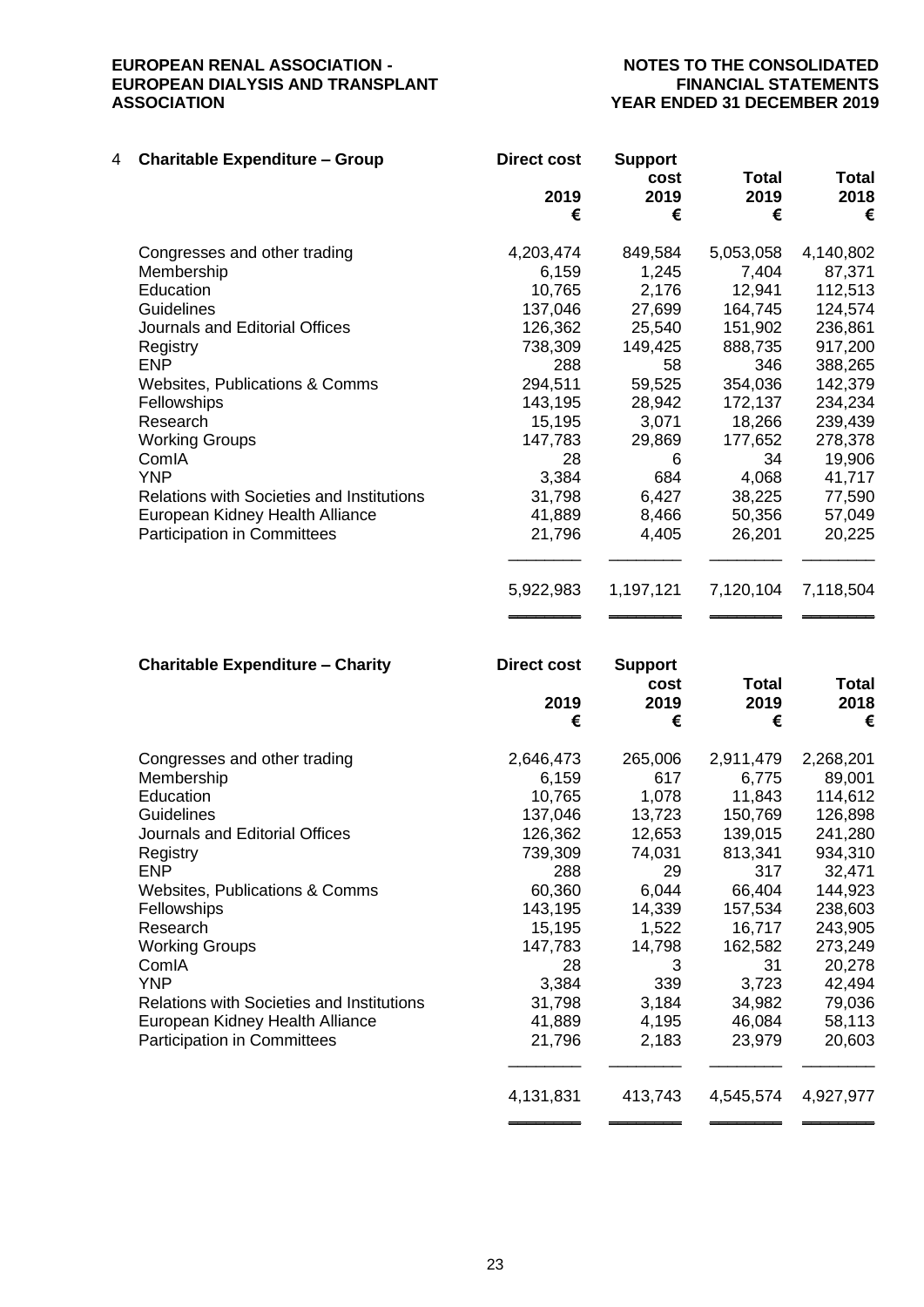| 5. | <b>Staff Costs</b>                          | Group<br>2019<br>€ | Group<br>2018<br>€ |
|----|---------------------------------------------|--------------------|--------------------|
|    | Wages and salaries<br>Social security costs | 813,682<br>533,828 | 759,467<br>450,234 |
|    |                                             | 1,347,510          | 1,209,701          |
|    |                                             |                    |                    |

In addition to the above costs, during the year ended 31 December 2019 a total amount of €177,408 dismissal costs were paid out by the charity to staff members whose employment contracts were terminated prior to 31 December 2019. The nature of these payments constitutes termination payments and compensation in lieu of notice,. These have been accounted for on an accruals basis.

The average number of employees during the year was 15 (2018: 16) with all employee time involved in providing either support to the direct operations of the charity or support services to its governance and charitable activities.

The number of employees whose total employee benefits exceeded €70,000 for the year ended 31 December 2019 and fell within the following band was:

|                     | 2019                     | 2018           |
|---------------------|--------------------------|----------------|
| €70,001 - €80,000   |                          |                |
| €80,001 - €90,000   | $\blacksquare$           | 1              |
| €90,001 - €100,000  | $\overline{\phantom{0}}$ |                |
| €100,001 - €110,000 |                          |                |
| €150,001 - €160,000 |                          | $\blacksquare$ |

ERA EDTA considers its key management personnel comprise three from the ex-officio members (President, Secretary-Treasurer, Chair of Administrative Offices) detailed on page 1. No key management personnel received any remuneration for their services. No Trustees were remunerated by the charity (2018:  $\in$ Nil).

During the year ended 31 December 2019 sums totalling €127,955 were paid to 17 (2018: €160,638 paid to 18) Council members mainly in relation to the reimbursement of travel and subsistence expenses.

| 6 | <b>Auditors' Remuneration</b>                                                                                                                             | Group<br>2019<br>€ | Group<br>2018<br>€ |
|---|-----------------------------------------------------------------------------------------------------------------------------------------------------------|--------------------|--------------------|
|   | Fees payable to the Company's auditor and its associates for the<br>audit for the Group's annual financial statements (including<br>subsidiary companies) | 37,500             | <u>37,275</u>      |
|   | Fees payable to the Company's auditor and its associates in<br>respect of:                                                                                |                    |                    |
|   | Taxation compliance services                                                                                                                              | 3.800              | 2,100              |
|   | All other services                                                                                                                                        | 13,500             | 12,470             |
|   |                                                                                                                                                           | 54,800             | 51,845             |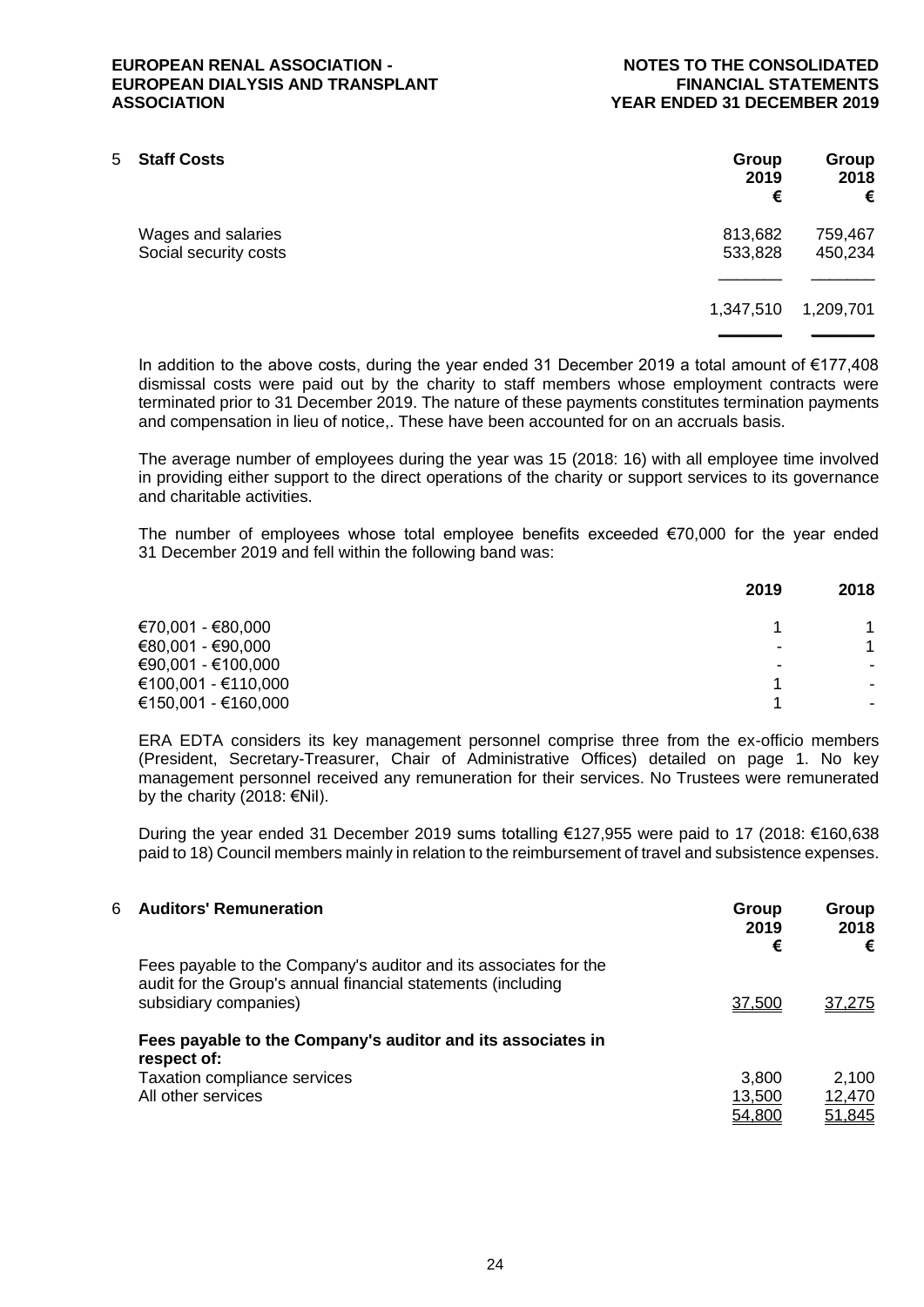## **YEAR ENDED 31 DECEMBER 2019**

| 7 | <b>Tangible Assets - Group</b>                            | <b>Computer</b><br><b>Software</b> | <b>Furniture</b><br>& Fittings | <b>Electronic</b><br><b>Equipment</b> | <b>Total</b>      |
|---|-----------------------------------------------------------|------------------------------------|--------------------------------|---------------------------------------|-------------------|
|   | <b>Cost</b>                                               | €                                  | €                              | €                                     | €                 |
|   | At 1 January 2019<br>Additions<br><b>Disposals</b>        | 1,648                              | 20,899<br>3,943                | 145,642                               | 166,541<br>5,591  |
|   | At 31 December 2019                                       | 1,648                              | 24,842                         | 145,642                               | 172,315           |
|   | <b>Depreciation</b>                                       |                                    |                                |                                       |                   |
|   | At 1 January 2019<br>Charge in year<br><b>Disposals</b>   | 275                                | 12,236<br>8,096                | 107,992<br>19,563                     | 120,228<br>27,934 |
|   | At 31 December 2019                                       | 275                                | 20,332                         | 127,555                               | 148,612           |
|   | <b>Net Book Value</b>                                     |                                    |                                |                                       |                   |
|   | 31 December 2019                                          | 1,373                              | 4,510                          | 18,087                                | 23,970            |
|   | 31 December 2018                                          |                                    | 8,663                          | 37,650                                | 46,313            |
|   | <b>Tangible Assets - Charity</b>                          | <b>Computer</b><br><b>Software</b> | <b>Furniture</b><br>& Fittings | <b>Electronic</b><br><b>Equipment</b> | <b>Total</b>      |
|   |                                                           |                                    |                                |                                       |                   |
|   | Cost                                                      | €                                  | €                              | €                                     | €                 |
|   | At 1 January 2019<br><b>Additions</b><br><b>Disposals</b> | 1,648                              | 18,369                         | 128,657                               | 147,026<br>1,648  |
|   | At 31 December 2019                                       | 1,648                              | 18,369                         | 128,657                               | 148,675           |
|   | <b>Depreciation</b>                                       |                                    |                                |                                       |                   |
|   | At 1 January 2019<br>Charge in year<br><b>Disposals</b>   | 275                                | 10,352<br>4,008                | 94,653<br>18,056                      | 105,005<br>22,339 |
|   | At 31 December 2019                                       | 275                                | 14,360                         | 112,709                               | 127,345           |
|   | <b>Net Book Value</b>                                     |                                    |                                |                                       |                   |
|   | 31 December 2019                                          | 1,373                              | 4,009                          | 15,948                                | 21,330            |
|   | 31 December 2018                                          |                                    | 8,017                          | 34,004                                | 42,022            |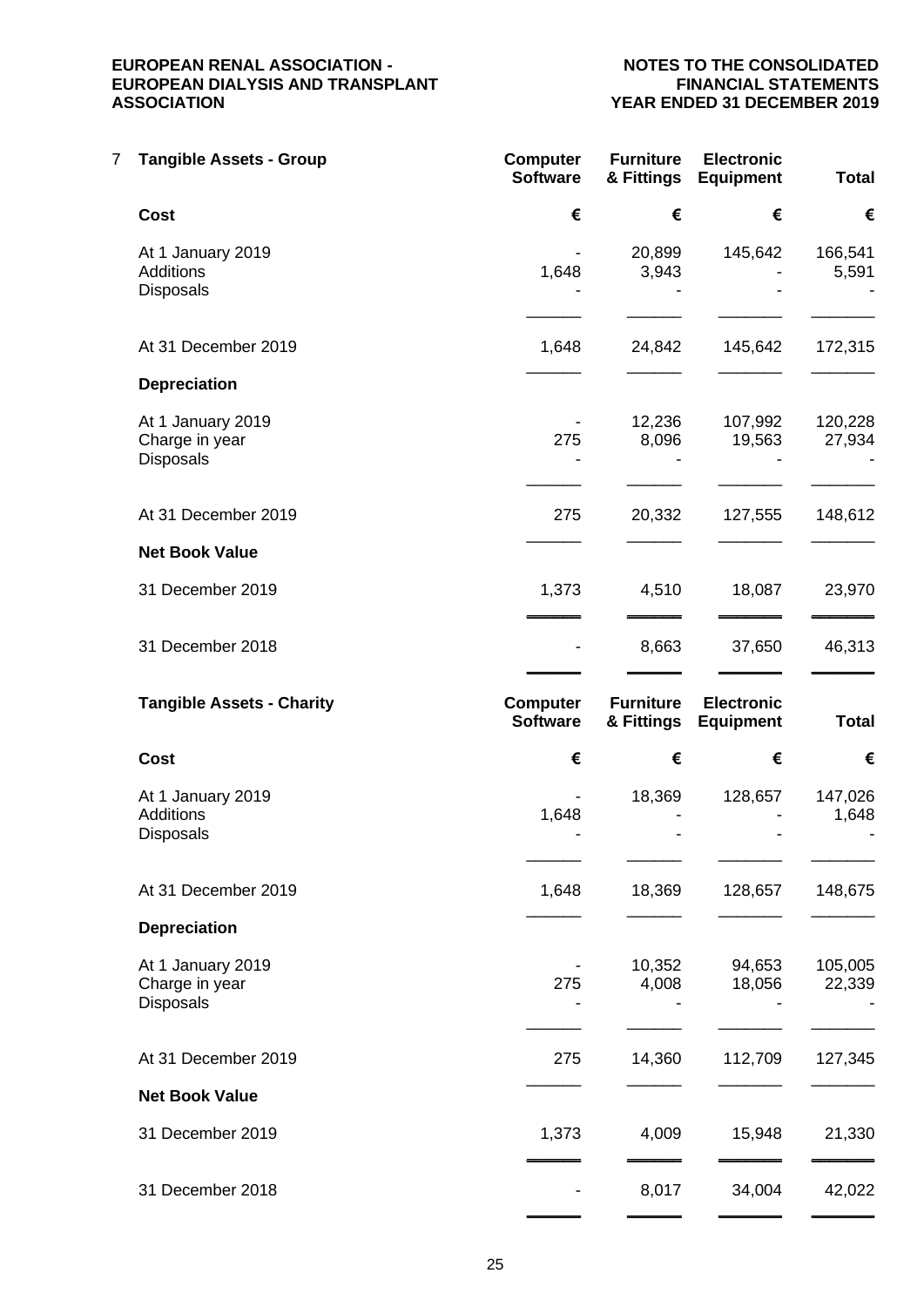| 8 | <b>Investments - Charity &amp; Group</b>                                     | 2019<br>€ | 2018<br>€ |
|---|------------------------------------------------------------------------------|-----------|-----------|
|   | Group - Listed non-UK investments on recognised<br>stock exchanges (note 8a) | 2,668,278 | 655,008   |
|   | <b>Investment in Subsidiaries</b>                                            | 4         | 4         |
|   |                                                                              |           |           |
|   | Charity 2019                                                                 | 2,668,282 | 655,012   |
|   |                                                                              |           |           |

#### **Subsidiary Undertakings**

ERA Eurocongress Limited is a company registered in England and Wales under the company number 03431245 and is wholly owned by the Charity. The company prepares financial statements to 31 December and has reported the following:

|             | 2019<br>€ | 2018<br>€                   |
|-------------|-----------|-----------------------------|
| Net assets  | 1,546,613 | 442,421                     |
| Turnover    | 3,552,794 | 3,604,286                   |
| Expenditure |           | $(2,528,254)$ $(3,555,335)$ |
| Profit      | 1,024,541 | 48,817                      |
|             |           |                             |

Euromeetings Srl is a company registered in Italy. 100% of the issued shares of this company were gifted to Era Eurocongress Limited on 4th April 2016 and from this date the results and net assets of the company have been consolidated into the group financial statements. At the date of gift the net assets of Euromeetings Srl amounted to €101,011. The Company prepares financial statements to 31 December and the following is a summary:

|             | 2019       | 2018       |
|-------------|------------|------------|
|             | €          | €          |
| Net assets  | 318,847    | 261,988    |
| Turnover    | 940,946    | 763,858    |
| Expenditure | (884, 087) | (710, 888) |
| Profit      | 56,859     | 52,970     |
|             |            |            |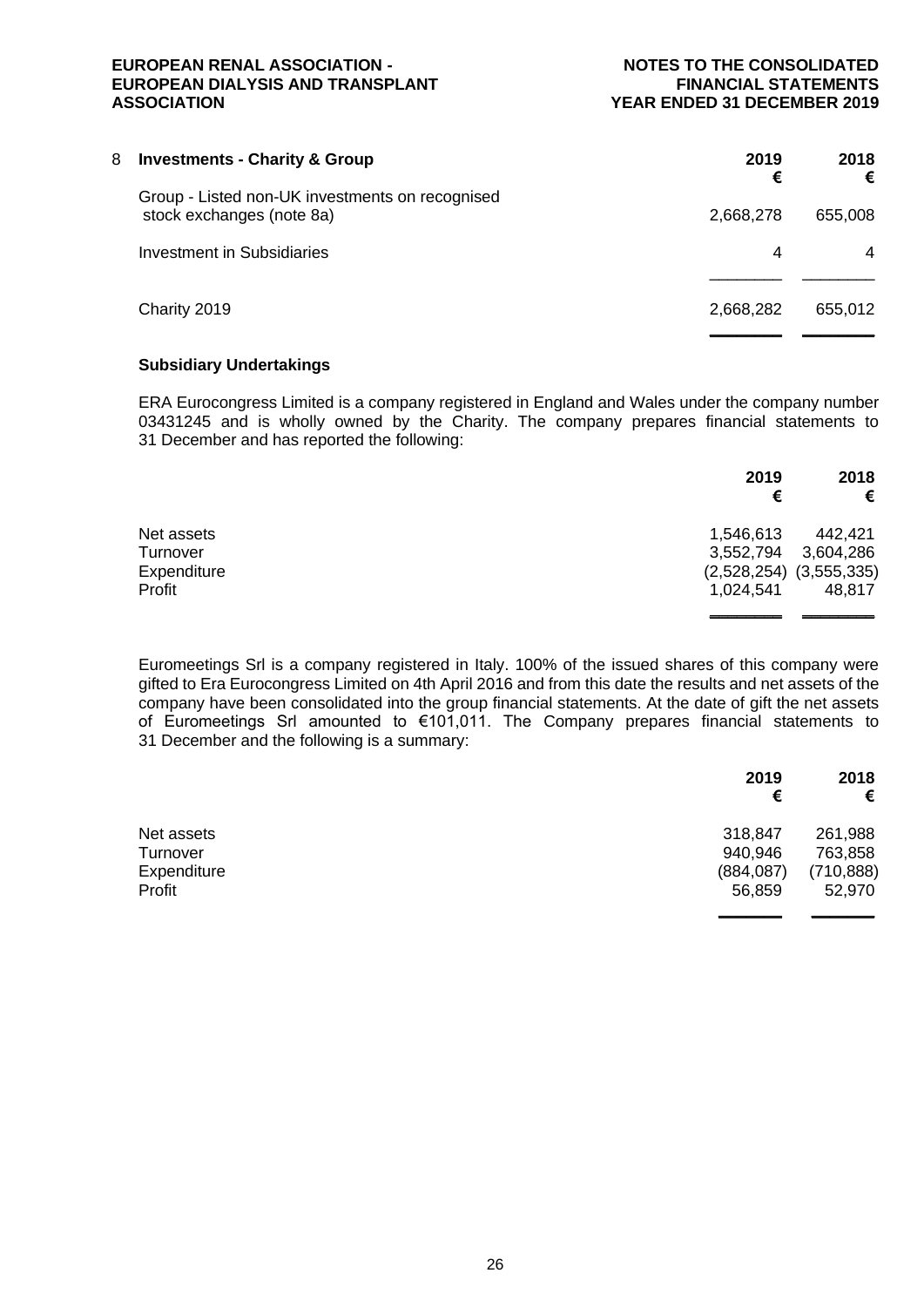| 8a Summary of Investments    | <b>Market</b><br>Value<br>31.12.18<br>€ | <b>Additions</b><br>€ | € | <b>Realised</b><br>€     | <b>Unrealised</b><br>Disposal gain / (loss) gain / (loss)<br>€ | <b>Adjustment</b><br>for charges<br>€ | <b>Market</b><br>value<br>31.12.19<br>€ |
|------------------------------|-----------------------------------------|-----------------------|---|--------------------------|----------------------------------------------------------------|---------------------------------------|-----------------------------------------|
| <b>Azimut</b><br>- Euro fund | 655,008                                 | 1,800,000             |   | $\,$                     | 213,930                                                        |                                       | $(660)$ 2,668,278                       |
|                              | 655,008                                 | 1,800,000             |   | $\overline{\phantom{a}}$ | 213,930                                                        |                                       | $(660)$ 2,668,278                       |
| Gains<br>Losses              |                                         |                       |   |                          | 213,930<br>$\overline{\phantom{0}}$                            |                                       |                                         |

The above investments are listed on a recognised stock exchange.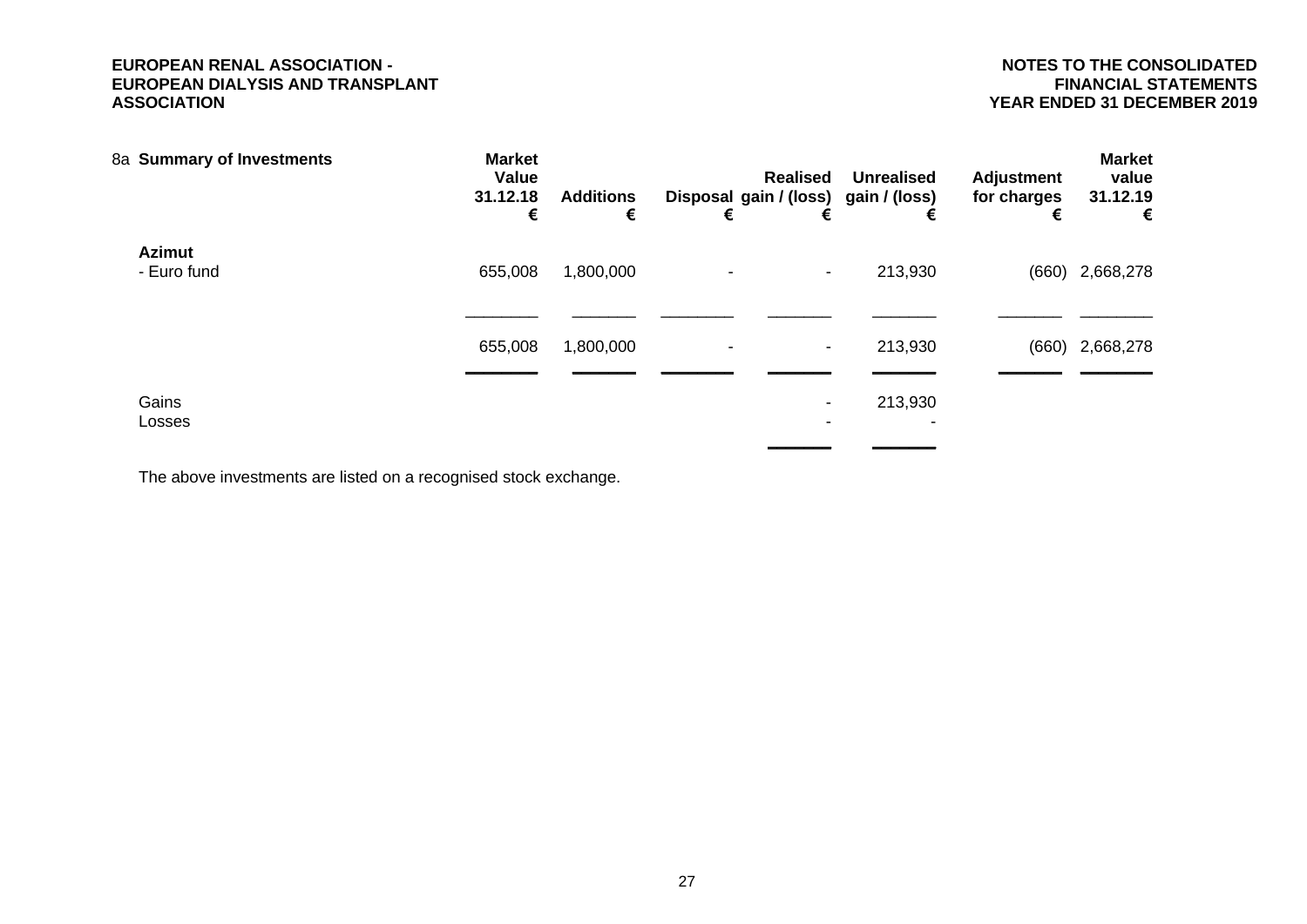# **YEAR ENDED 31 DECEMBER 2019**

| 9 | <b>Debtors</b>                           | Group<br>2019<br>€ | Group<br>2018<br>€ | <b>Charity</b><br>2019<br>€ | <b>Charity</b><br>2018<br>€ |
|---|------------------------------------------|--------------------|--------------------|-----------------------------|-----------------------------|
|   | Amounts due from subsidiary undertaking  |                    |                    |                             | 1,321,521                   |
|   | Trade debtors                            | 566,626            | 803,872            |                             |                             |
|   | Future congress expenses paid in advance | 403,814            | 452,125            | 228,364                     | 394,275                     |
|   | Membership fees receivable               | 7,576              | 34,015             | 7,576                       | 34,015                      |
|   | Other debtors                            | 129,082            | 713,815            | 47,564                      | 282,533                     |
|   | <b>VAT</b>                               | 21,882             |                    |                             |                             |
|   |                                          |                    |                    |                             |                             |
|   |                                          | 1,128,980          | 2,003,827          | 283,504                     | 2,032,364                   |
|   | 10 Cash at bank and in hand              | Group              | Group              | <b>Charity</b>              | <b>Charity</b>              |
|   |                                          | 2019<br>€          | 2018<br>€          | 2019<br>€                   | 2018<br>€                   |
|   | Bank accounts                            | 5,457,441          | 6,358,449          | 4,142,550                   | 4,962,019                   |
|   | Petty cash accounts                      | 10,103             | 14,218             | 2,523                       | 5,665                       |
|   |                                          |                    |                    |                             |                             |
|   |                                          | 5,467,544          | 6,372,668          | 4,145,073                   | 4,967,684                   |
|   |                                          |                    |                    |                             |                             |

| 11 Creditors: Amounts falling due within one year                | Group<br>2019<br>€ | Group<br>2018<br>€ | <b>Charity</b><br>2019<br>€ | <b>Charity</b><br>2018<br>€ |
|------------------------------------------------------------------|--------------------|--------------------|-----------------------------|-----------------------------|
| Membership fees received in advance<br>Congress expenses payable | 103,759            | 75,316             | 103,759<br>275              | 75,316                      |
| Congress proceeds repayable                                      |                    |                    |                             |                             |
| Congress proceeds received in advance                            |                    |                    |                             |                             |
| Donations received in advance                                    |                    |                    |                             |                             |
| Other creditors                                                  | 358,754            | 700,222            | 40                          | 169,187                     |
| Accruals and deferred income                                     | 454,356            | 574,710            | 202,300                     | 311,861                     |
| Amounts due to subsidiary undertaking                            |                    |                    | 12,697                      | 6,747                       |
|                                                                  | 916,869            | 1,350,248          | 319,071                     | 563,111                     |
|                                                                  |                    |                    |                             |                             |
| Creditors: Amounts falling due after more than one year          |                    |                    |                             |                             |
| Deferred salary                                                  | 115,245            | 200,071            | 115,245                     | 141,229                     |
|                                                                  |                    |                    |                             |                             |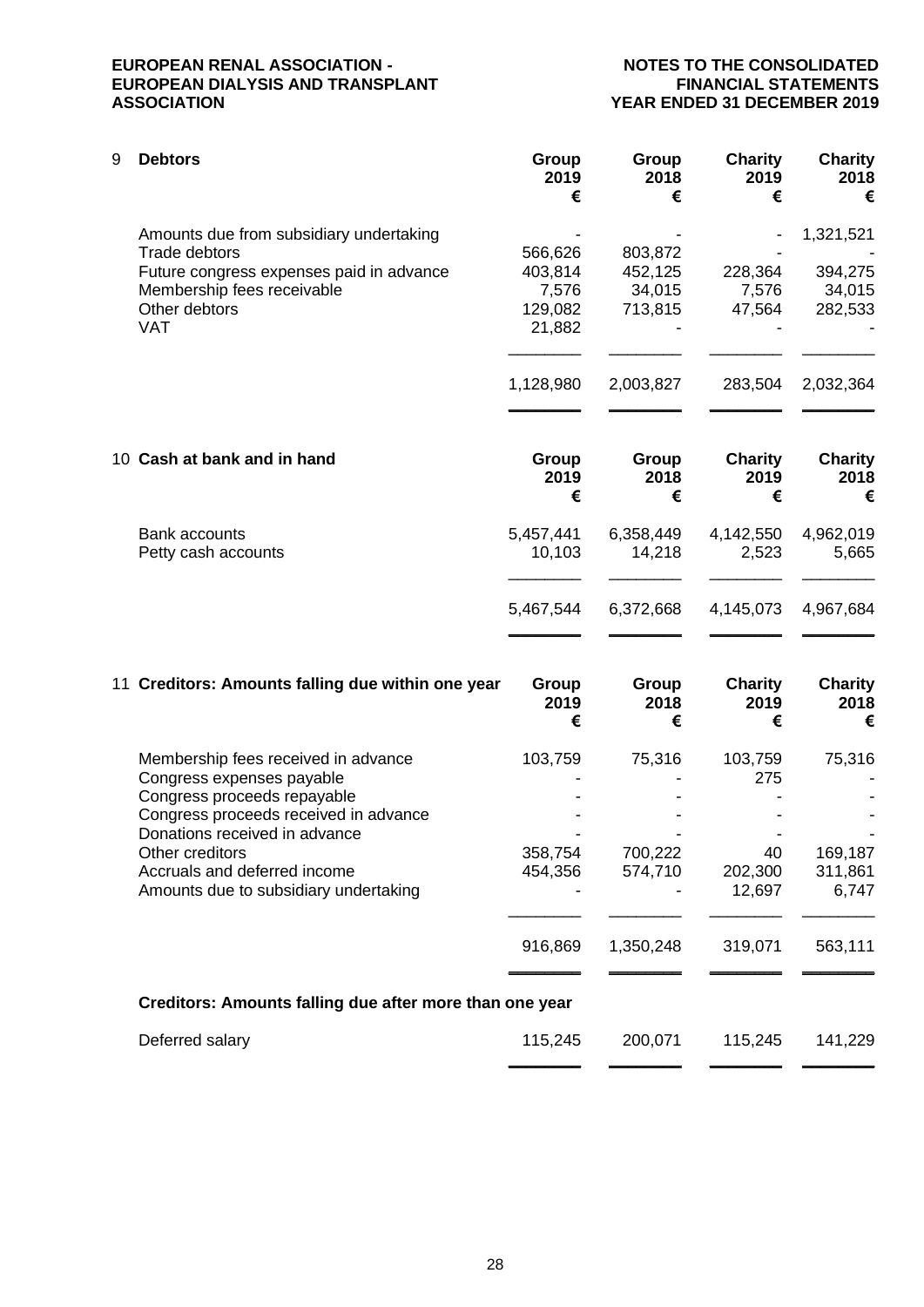## **YEAR ENDED 31 DECEMBER 2019**

| <b>Deferred Income</b>             | Group      | Group      | Charity    | <b>Charity</b> |
|------------------------------------|------------|------------|------------|----------------|
|                                    | 2019       | 2018       | 2019       | 2018           |
|                                    | €          | €          | €          | €              |
| At 1 January                       | 116,378    | 226,290    | 116,378    | 196,290        |
| Resources deferred in the year     | 103,759    | 116,378    | 103,759    | 116,378        |
| Amount received from previous year | (116, 378) | (226, 290) | (116, 378) | (196, 290)     |
| At 31 December                     | 103,759    | 116,378    | 103,759    | 116,378        |

Deferred income mainly relates to membership income received in advance of the following year along with Congress and grant income received in advance of the following year.

| 12 Net Assets                                   | General          | 2019<br><b>Reserve</b> |                     | General          | 2018<br><b>Reserve</b> |                   |
|-------------------------------------------------|------------------|------------------------|---------------------|------------------|------------------------|-------------------|
| <b>Fixed Assets</b>                             | <b>Fund</b><br>€ | <b>Fund</b><br>€       | Total<br>€          | <b>Fund</b><br>€ | <b>Fund</b><br>€       | <b>Total</b><br>€ |
| Property, plant and<br>equipment<br>Investments | 23,970           | 2,668,278              | 23,970<br>2,668,278 | 46,314           | 655,008                | 46,314<br>655,008 |
|                                                 | 23,970           | 2,668,278              | 2,692,248           | 46,314           | 655,008                | 701,322           |
| Net current assets                              | 5,679,654        |                        | 5,679,654           | 7,026,246        |                        | 7,026,246         |
| Creditors due after more<br>than a year         | (115, 245)       | $\blacksquare$         | (115, 245)          | (200, 071)       |                        | (200,071)         |
| Total                                           | 5,588,379        | 2,668,278              | 8,256,657           | 6,882,489        | 655,008                | 7,527,498         |

In accordance with the Council of Management Report the 'Reserve Fund' which comprises the total market value of the investments at the year together with cash funds held in those investments totalled €2,668,278 (2018: €655,008) which is below the 'Reserve Fund Maximum Amount of €6,000,000.

#### 13 **Gifts**

The Association receives services for which no costs are charged. No monetary amounts have been included within the financial statements as it is difficult to quantify these benefits and in the opinion of the Members of the Council, these benefits are not material to the accounts.